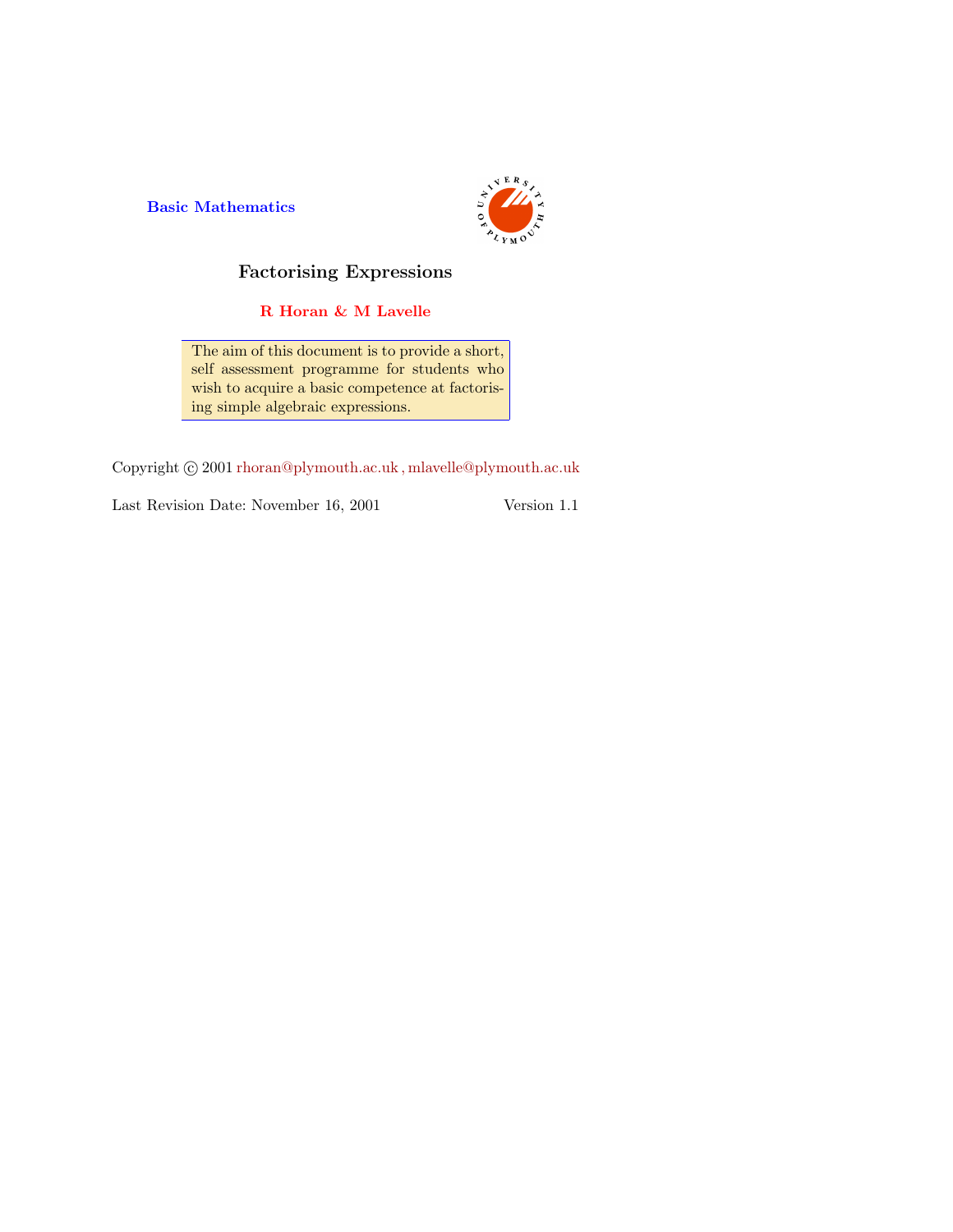## Table of Contents

- 1. Factorising Expressions (Introduction)
- 2. Further Expressions
- 3. Quadratic Expressions
- 4. Quiz on Factorisation Solutions to Exercises Solutions to Quizzes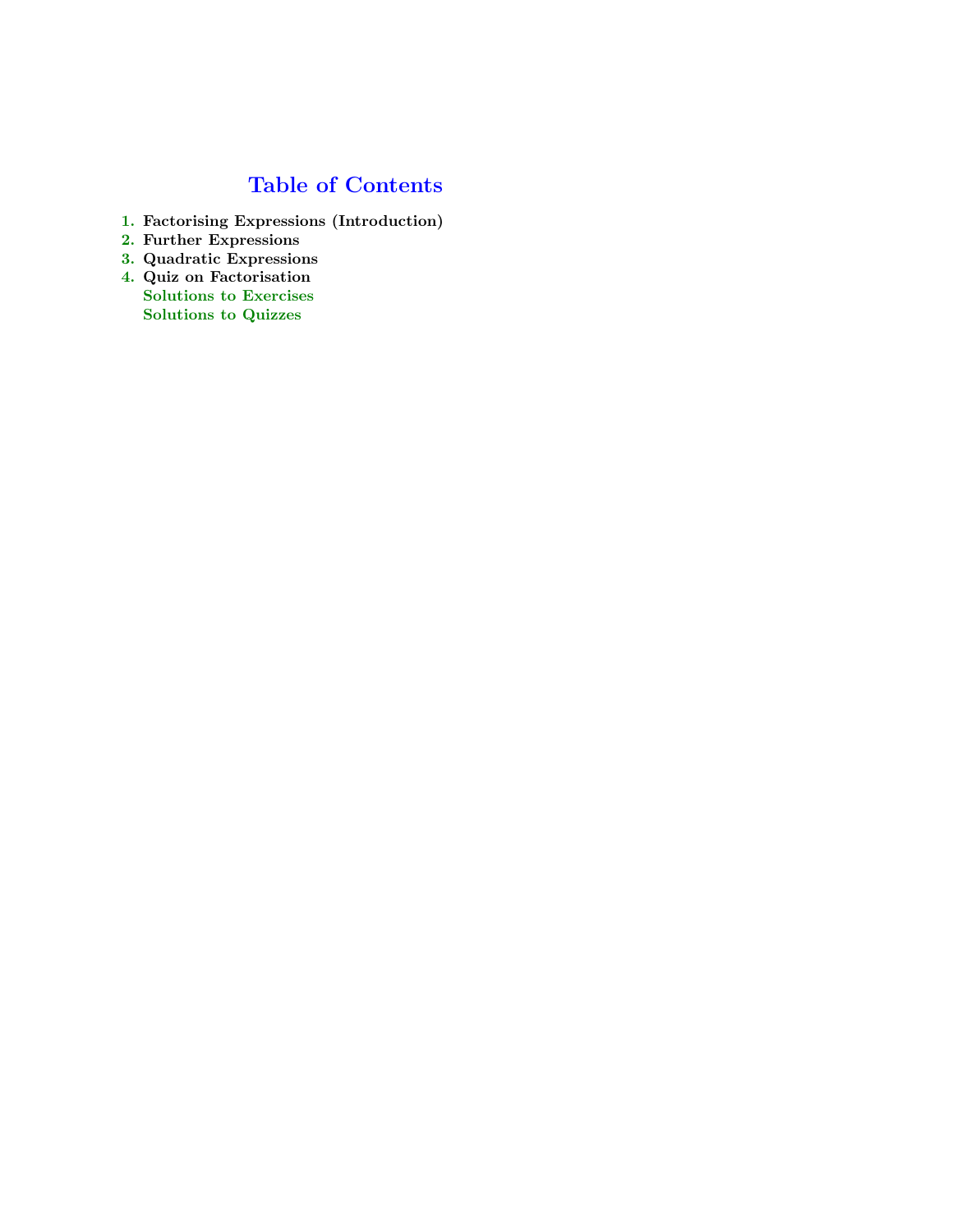## 1. Factorising Expressions (Introduction)

Expressions such as  $(x+5)(x-2)$  were met in the package on brackets. There the emphasis was on the expansion of such expressions, which in this case would be  $x^2 + 3x - 10$ . There are many instances when the *reverse* of this procedure, i.e. factorising, is required. This section begins with some simple examples.

Example 1 Factorise the following expressions.

(a) 
$$
7x - x^2
$$
, (b)  $2abx + 2ab^2 + 2a^2b$ .

#### Solution

(a) This is easy since  $7x - x^2 = x(7 - x)$ .

(b) In this case the largest common factor is  $2ab$  so

$$
2abx + 2ab^2 + 2a^2b = 2ab(x + b + a).
$$

On the next page are some exercises for you to try.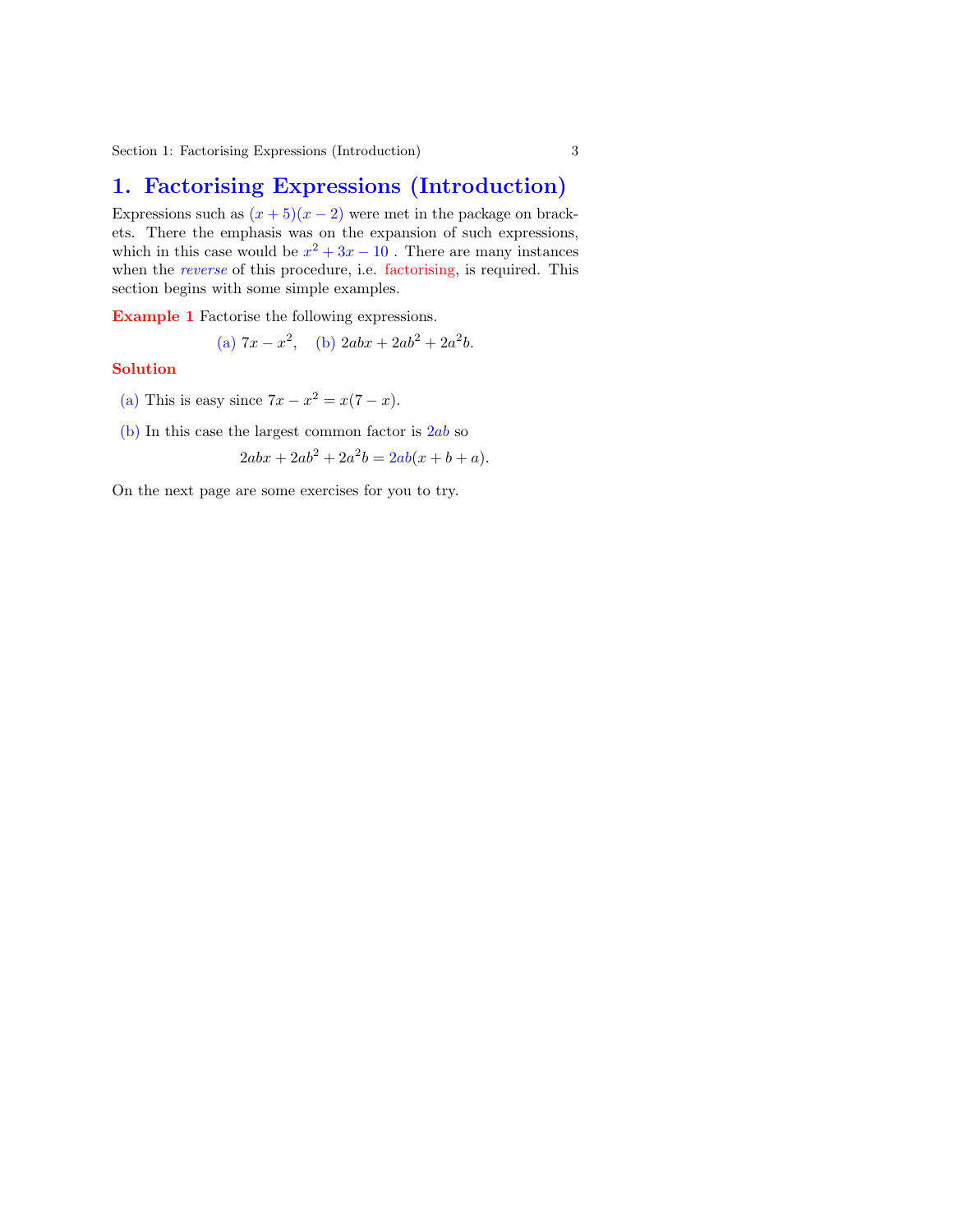<span id="page-3-0"></span>Section 1: Factorising [Expre](#page-15-0)ssions (Introduction) 4

EXERCISE 1. Factorise each of the following expressions as far as possible. (Click on green letters for solutions.)

(a) 
$$
x^2 + 3x
$$
  
\n(b)  $x^2 - 6x$   
\n(c)  $x^2y + y^3 + z^2y$   
\n(d)  $2ax^2y - 4ax^2z$   
\n(e)  $2a^3b + 5a^2b^2$   
\n(f)  $ayx + yx^3 - 2y^2x^2$ 

Quiz Which of the expressions below is the full factorisation of

(a) 
$$
a(16-2a)
$$
  
\n(b)  $2(8-2a)$   
\n(c)  $2a(8-a)$   
\n(d)  $2a(4-2a)$ 

Quiz Which of the following is the full factorisation of the expression

$$
ab^2c - a^2bc^3 + 2abc^2?
$$

(a) 
$$
abc(b - ac^2 + 2c)
$$
  
\n(b)  $ab^2(c - ac^3 + ac)^2$   
\n(c)  $ac(b^2 - abc^2 + 2bc)$   
\n(d)  $b^2c(a - abc^2 + ac)$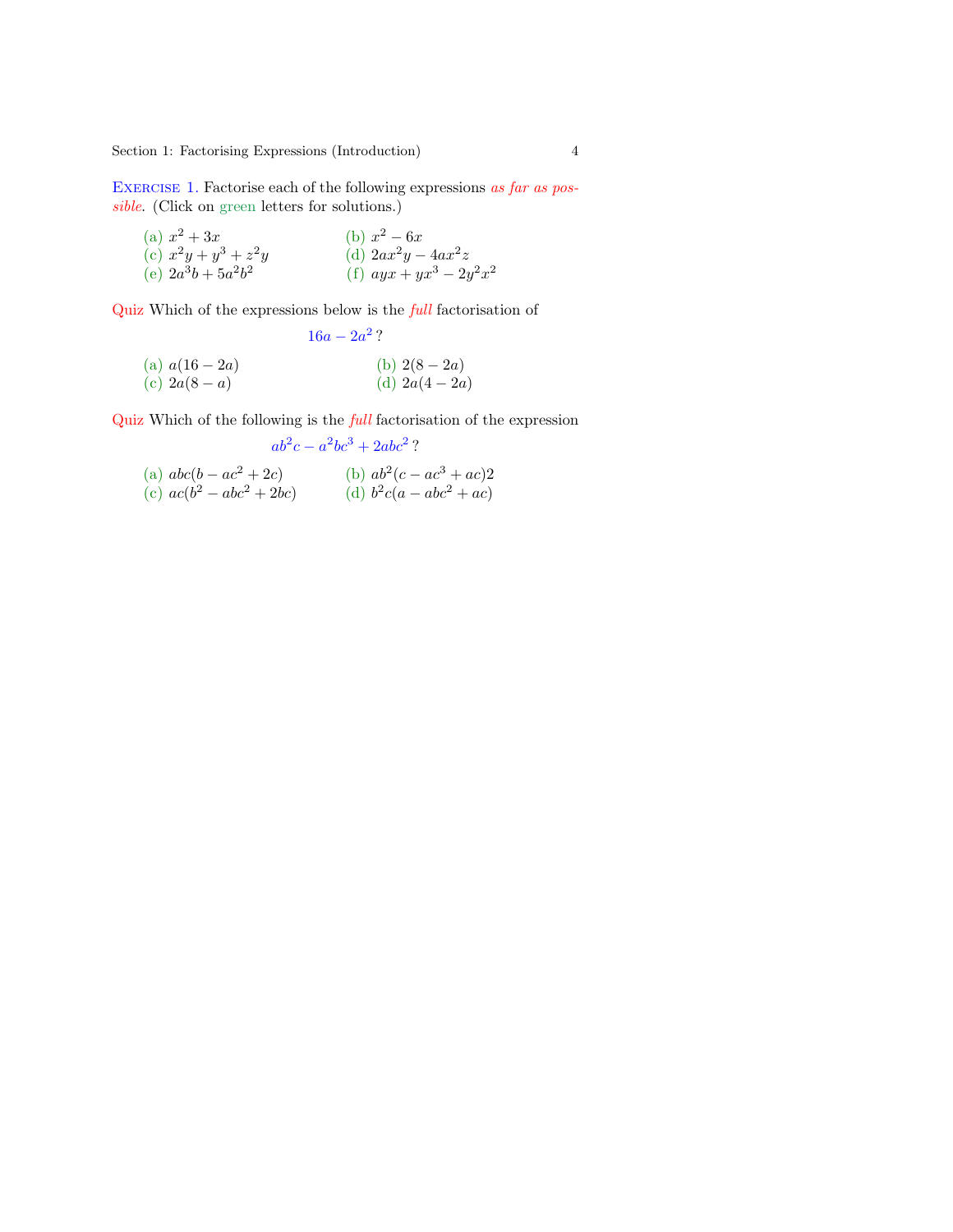## 2. Further Expressions

Each of the previous expressions may be factored in a single operation. Many examples require more than one such operation. On the following page you will find some worked examples of this type. Example 2 Factorise the expressions below as far as possible.

(a) 
$$
ax + ay + bx + by
$$
, \n(b)  $6ax - 3bx + 2ay - by$ .

#### Solution

(a) Note that  $\alpha$  is a factor of the first two terms, and  $\beta$  is a factor of the second two. Thus

$$
ax + ay + bx + by = a(x + y) + b(x + y).
$$

The expression in this form consists of a sum of two terms, each of which has the common factor  $(x + y)$  so it may be further factorised. Thus

$$
ax + ay + bx + by = a(x + y) + b(x + y)
$$
  
=  $(a+b)(x + y)$ .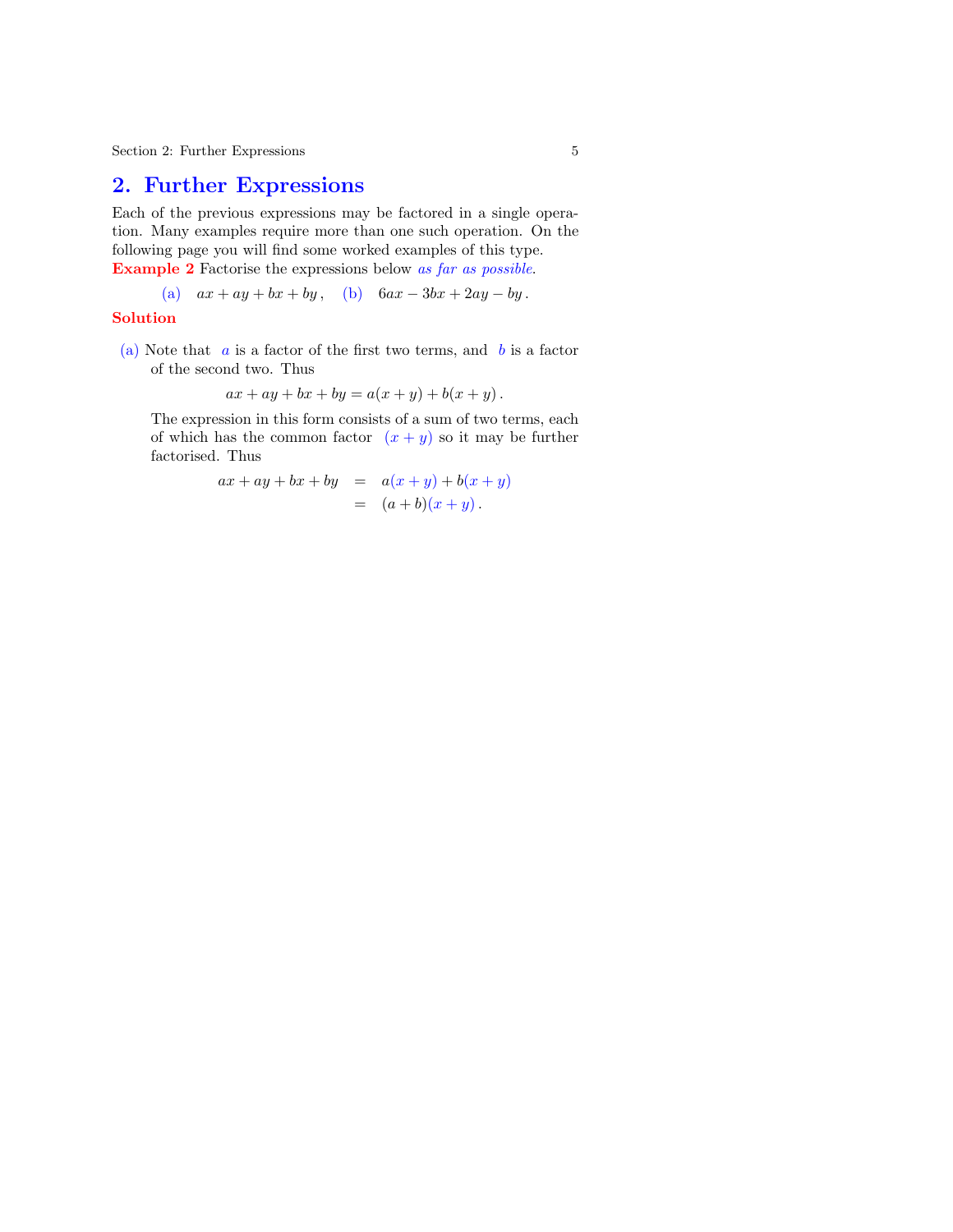<span id="page-5-0"></span> $\begin{tabular}{ll} Section 2: Further Expressions \end{tabular} \hspace{2cm} \begin{tabular}{ll} \hspace{-0.1cm} \begin{tabular}{ll} \multicolumn{2}{l}{} & \multicolumn{2}{l}{} & \multicolumn{2}{l}{} \\ \multicolumn{2}{l}{} & \multicolumn{2}{l}{} \\ \multicolumn{2}{l}{} & \multicolumn{2}{l}{} \\ \multicolumn{2}{l}{} & \multicolumn{2}{l}{} \\ \multicolumn{2}{l}{} & \multicolumn{2}{l}{} \\ \multicolumn{2}{l}{} & \multicolumn{2}{l}{} \\ \multicolumn{2}{l}{} & \multicolumn{2}{l}{} \\ \mult$ 

(b) Here  $3x$  is a factor of the first two terms and  $y$  is a factor of the second two. Th[us](#page-17-0)

$$
6ax - 3bx + 2ay - by = 3x(2a - b) + y(2a - b)
$$
  
=  $(3x + y)(2a - b)$ ,

taking out  $(2a - b)$  as a common factor.

EXERCISE 2. Factorise each of the following as fully as possible. (Click on green letters for solution.)

| (a) $xb + xc + yb + yc$    | (b) $ah - ak + bh - bk$       |
|----------------------------|-------------------------------|
| (c) $hs + ht + ks + kt$    | (d) $2mh - 2mk + nh - nk$     |
| (e) $6ax + 2bx + 3ay + by$ | (f) $ms + 2mt^2 - ns - 2nt^2$ |

Quiz Which of the following is the factorisation of the expression

$$
2ax - 6ay - bx + 3by?
$$

(a) 
$$
(2a + b)(x + 3y)
$$
  
\n(b)  $(2a - b)(x - 3y)$   
\n(c)  $(2a + b)(x - 3y)$   
\n(d)  $(2a - b)(x + 3y)$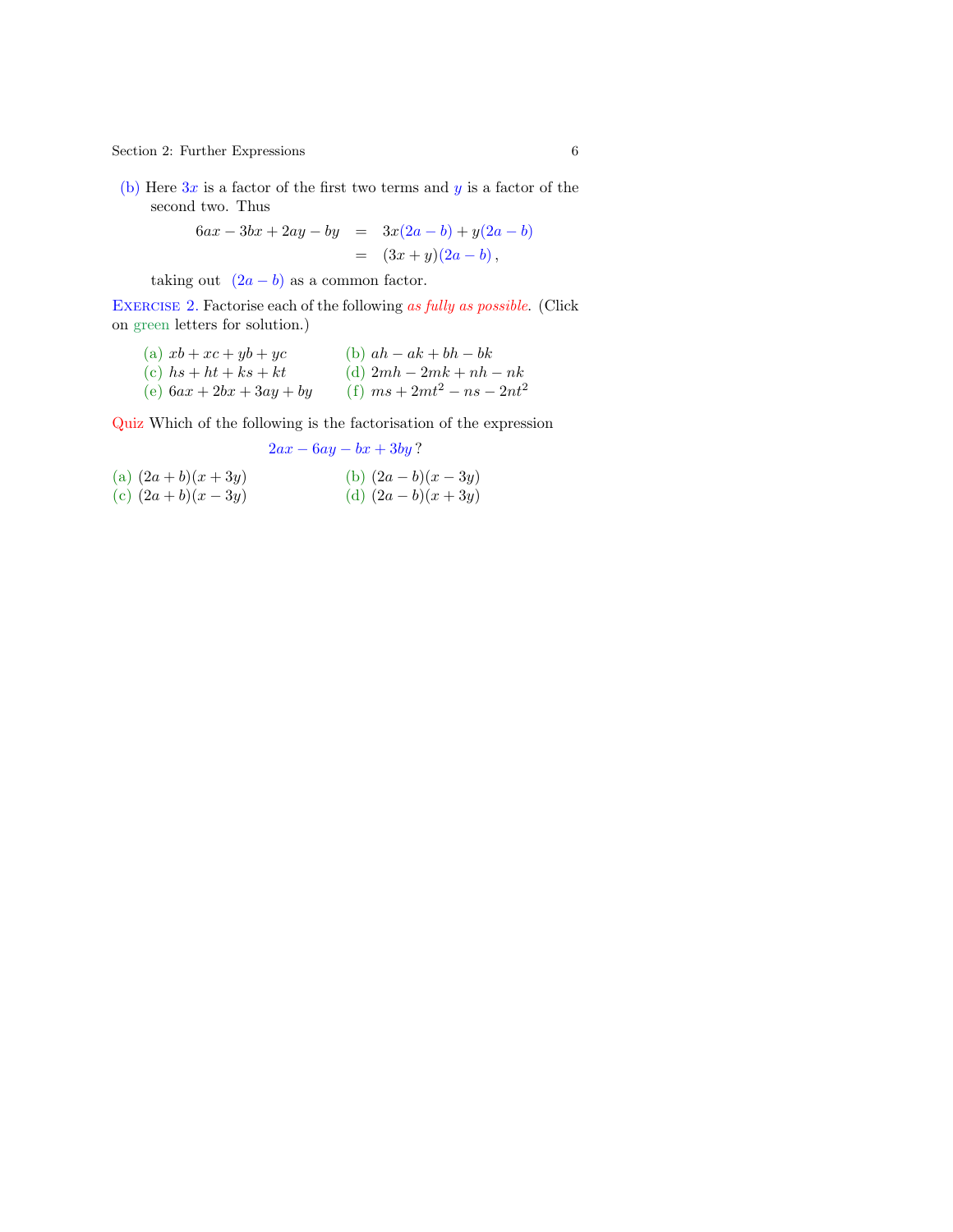## 3. Quadratic Expressions

A quadratic expression is one of the form  $ax^2 + bx + c$ , with a, b, c being some *numbers*. When faced with a quadratic expression it is often, but not always, possible to factorise it by inspection. To get some insight into how this is done it is worthwhile looking at how such an expression is formed.

Suppose that a quadratic expression can be factored into two linear terms, say  $(x + d)$  and  $(x + e)$ , where d, e are two numbers. Then the quadratic is

$$
(x+d)(x+e) = x2 + xe + xd + de,
$$
  
= x<sup>2</sup> + (e+d)x + de,  
= x<sup>2</sup> + (d+e)x + de.

Notice how it is formed. The coefficient of x is  $(d+e)$ , which is the sum of the two numbers in the linear terms  $(x + d)$  and  $(x + e)$ . The final term, the one *without* an  $x$ , is the *product* of those two numbers. This is the information which is used to *factorise by inspection*.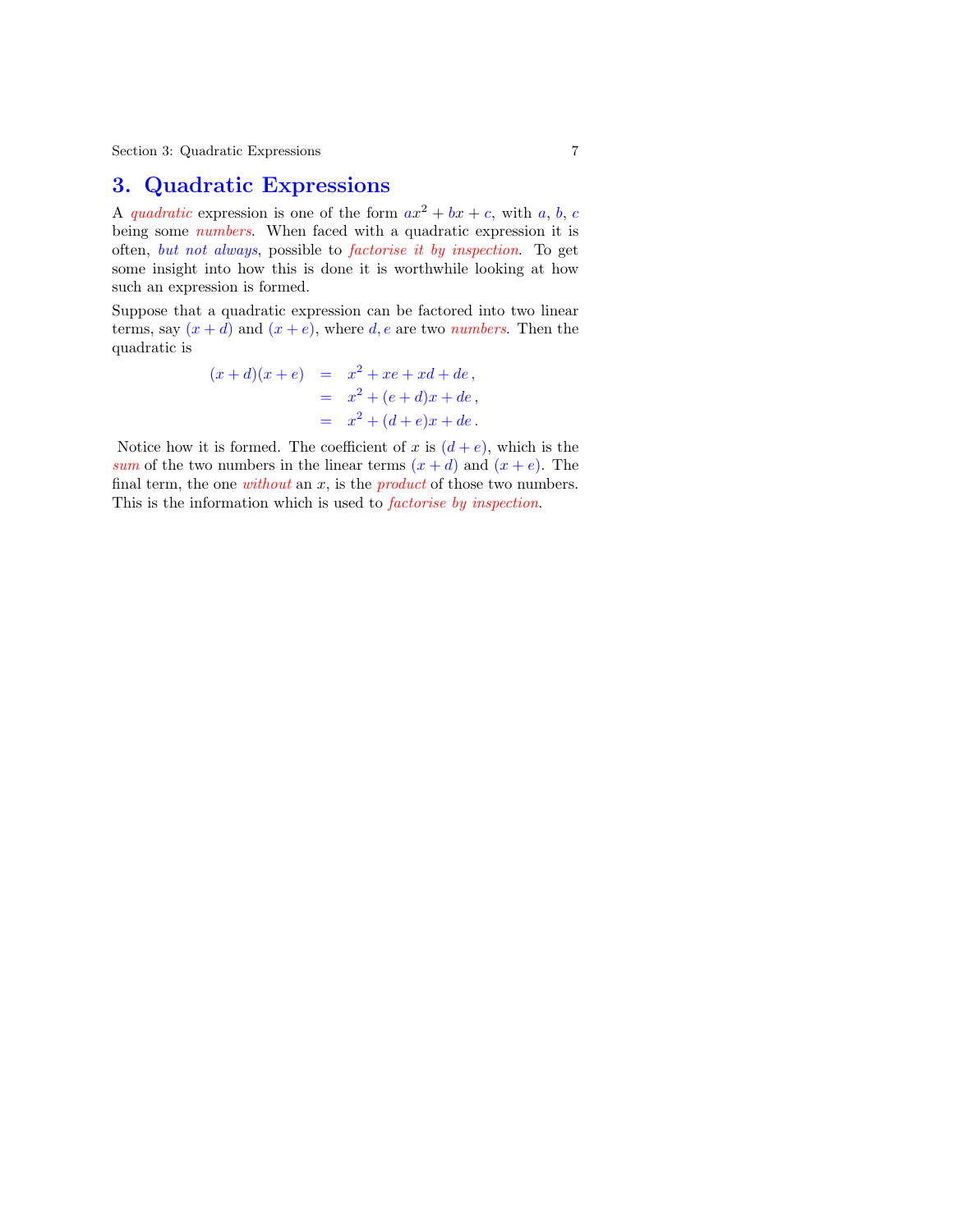Section 3: Quadratic Expressions 8

Example 3 Factorise the following expressions.

(a) 
$$
x^2 + 8x + 7
$$
, (b)  $y^2 + 2y - 15$ .

#### Solution

(a) The only possible factors of 7 are 1 and 7, and these do add up to  $8$ , so

 $x^2 + 8x + 7 = (x + 7)(x + 1)$ .

Checking this (see the package on Brackets for FOIL):

$$
(x+7)(x+1) = \begin{array}{r} \n\mathbf{F} & \mathbf{O} & \mathbf{I} & \mathbf{L} \\
x^2 + x.1 + x.7 + 7.1 & \quad = \quad x^2 + 8x + 7.\n\end{array}
$$

(b) Here the term independent of x (i.e. the one without an x) is negative, so the two numbers must be opposite in sign. The obvious contenders are 3 and  $-5$ , or  $-3$  and 5. The first pair can be ruled out as their sum is  $-2$ . The second pair sum to  $+2$ , which is the correct coefficient for  $x$ . Thus

$$
y^2 + 2y - 15 = (y - 3)(y + 5).
$$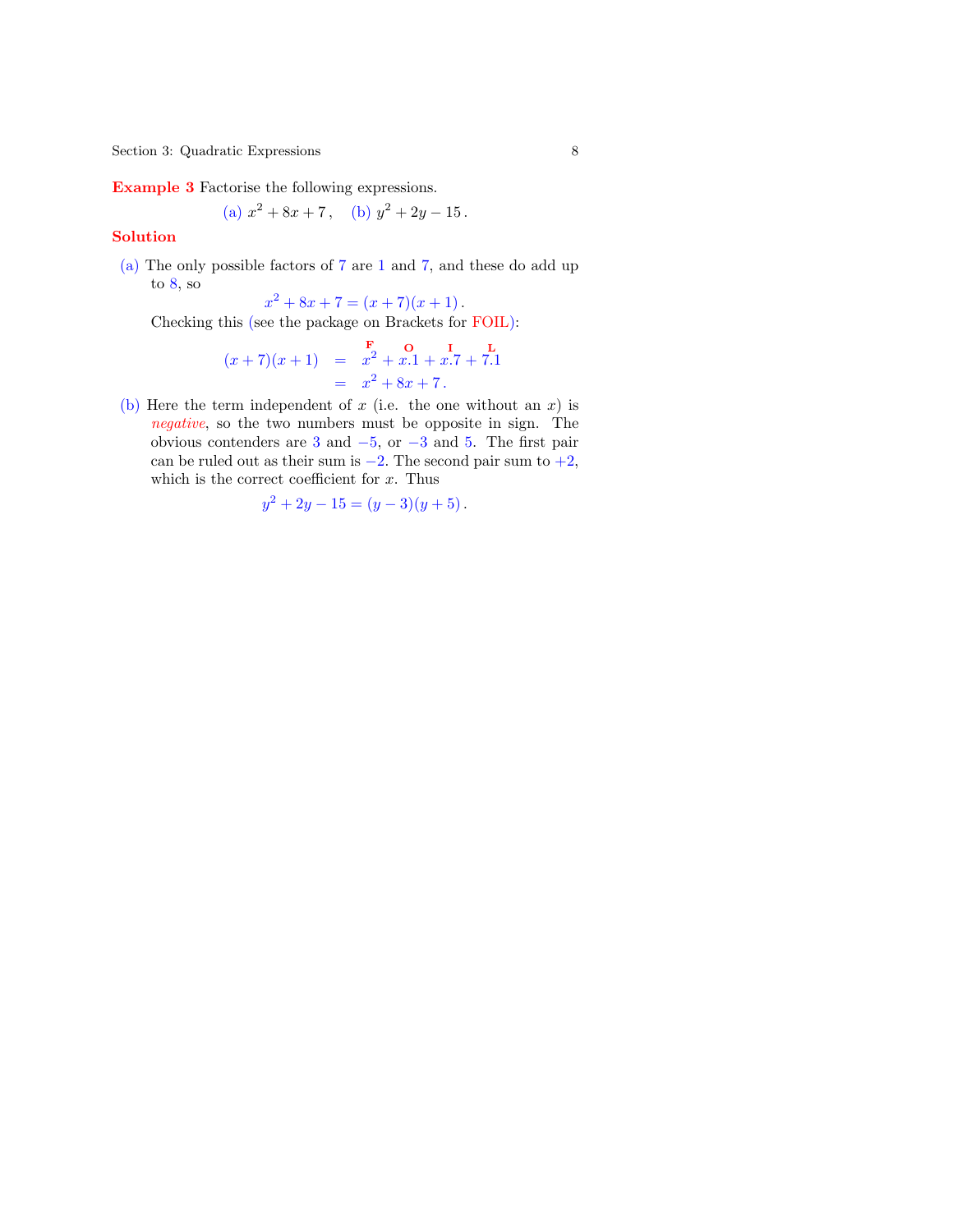<span id="page-8-0"></span>Section 3: Quadratic E[xpre](#page-25-0)ssions 9

Here are some examples for you to try.

EXERCISE 3. Factorise the following into *linear* factors. (Click on green letters for solution.)

| (a) $x^2 + 7x + 10$  | (b) $x^2 + 7x + 12$  |
|----------------------|----------------------|
| (c) $y^2 + 11y + 24$ | (d) $y^2 - 10y + 24$ |
| (e) $z^2 - 3z - 10$  | (f) $a^2 - 8a + 16$  |

Quiz Which of the following is the factorisation of the expression

$$
z^2-6z+8?
$$

(a) 
$$
(z-1)(z+8)
$$
  
\n(b)  $(z-1)(z-8)$   
\n(c)  $(z-2)(z+4)$   
\n(d)  $(z-2)(z-4)$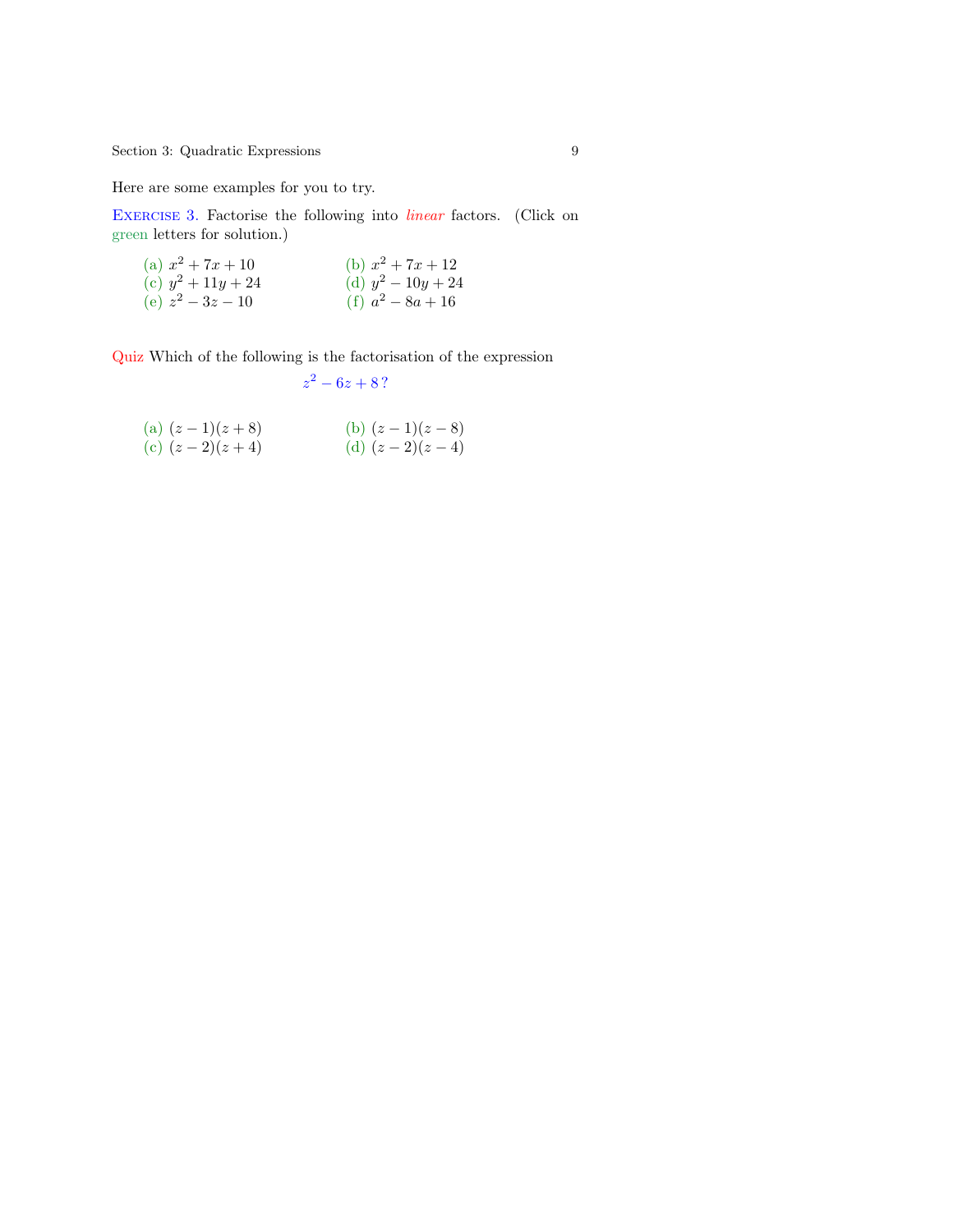Section 4: Quiz on Factorisation 10

# 4. Quiz on Factorisation

Begin Quiz Factorise each of the following and choose the solution from the options given.

1.  $2a^2e - 5ae^2 + a^3e^2$ (a)  $ae(2a - 5e + a^2)$ (b)  $a^2e(2a - 5e + ae)$ (c)  $ae(2a - 5e^2 + a^2e^2)$ (d)  $a^2e(2-5e+a^2e^2)$ 2.  $6ax - 3bx + 2ay - by$ (a)  $(3x - y)(2a + b)$ <br>
(b)  $(3x + y)(2a - b)$ <br>
(d)  $(3x + y)(2a + b)$ <br>
(d)  $(3x + y)(2a + b)$ (d)  $(3x + y)(2a + b)$ 3.  $z^2 - 26z + 165$ (a)  $(z + 11)(z + 15)$ <br>
(b)  $(z - 11)(z - 15)$ <br>
(c)  $(z - 55)(z - 3)$ <br>
(d)  $(z + 55)(z - 3)$ (d)  $(z + 55)(z - 3)$ End Quiz Score: Correct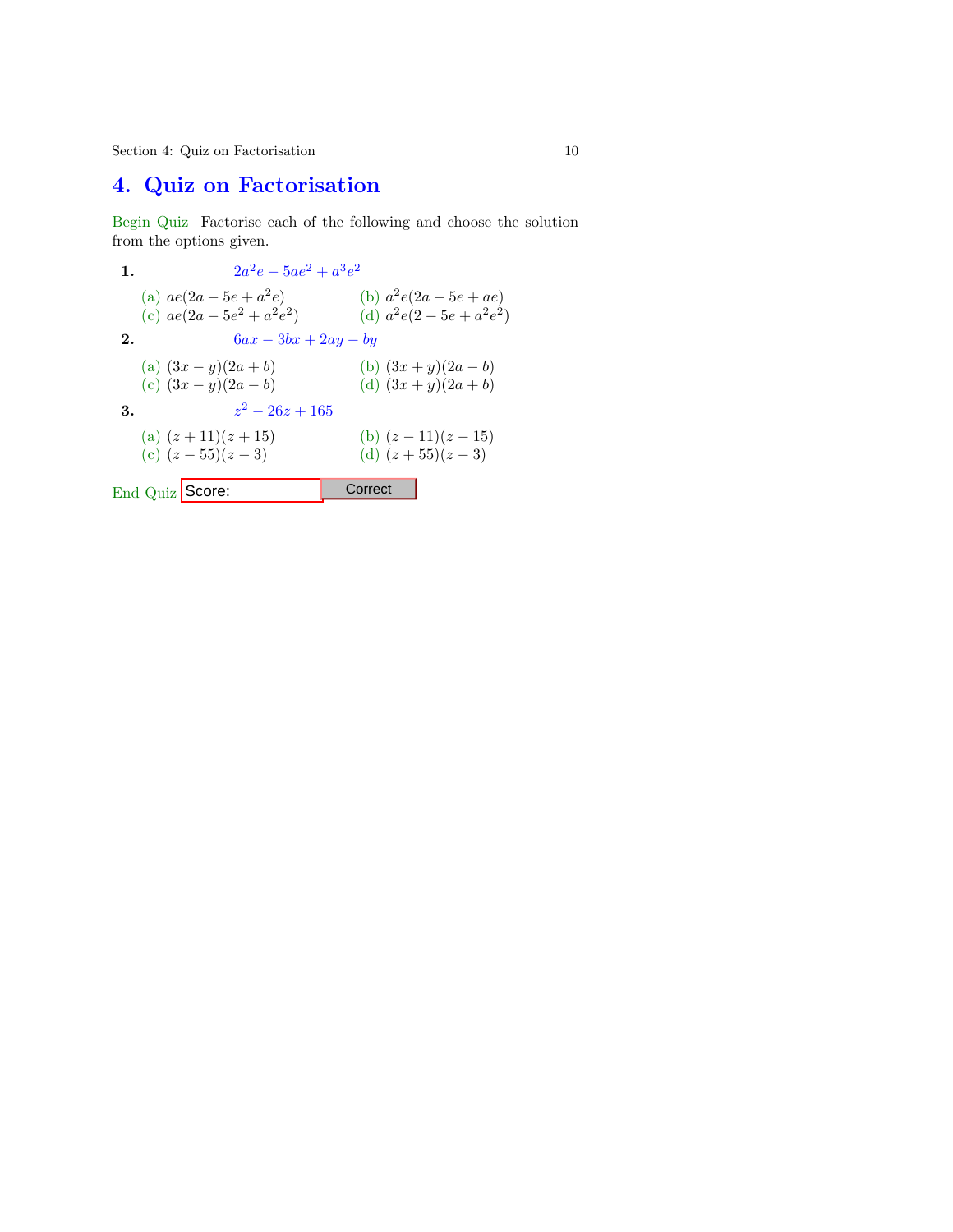## Solutions to Exercises

**Exercise 1(a)** The only common factor of the two terms is  $x$  so

$$
x^2 + 3x = x(x+3).
$$

Click on green square to return

 $\Box$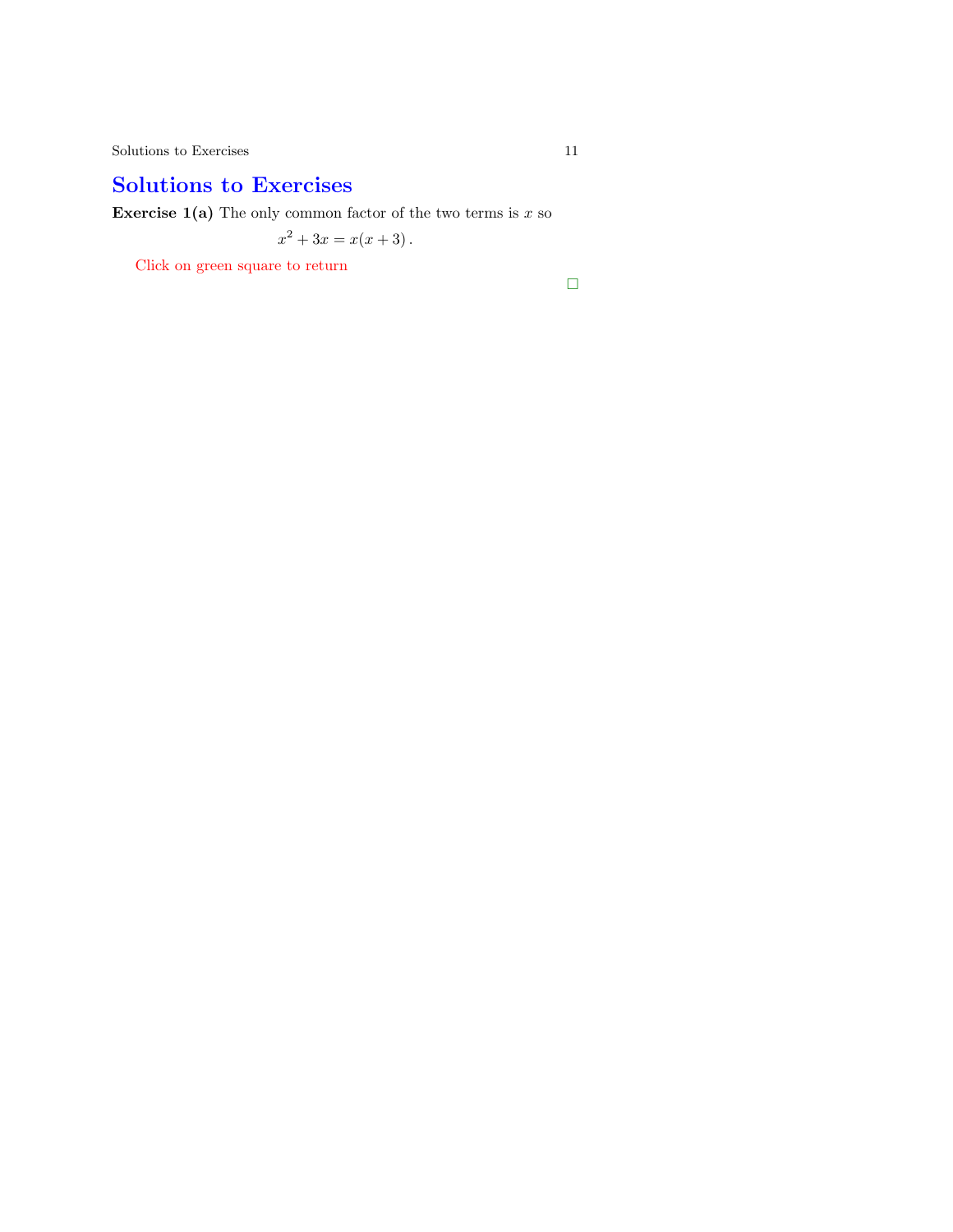Exercise 1(b) Again the two terms in the expression have only the common factor  $x$ , so

$$
x^2 - 6x = x(x - 6).
$$

Click on green square to return

 $\Box$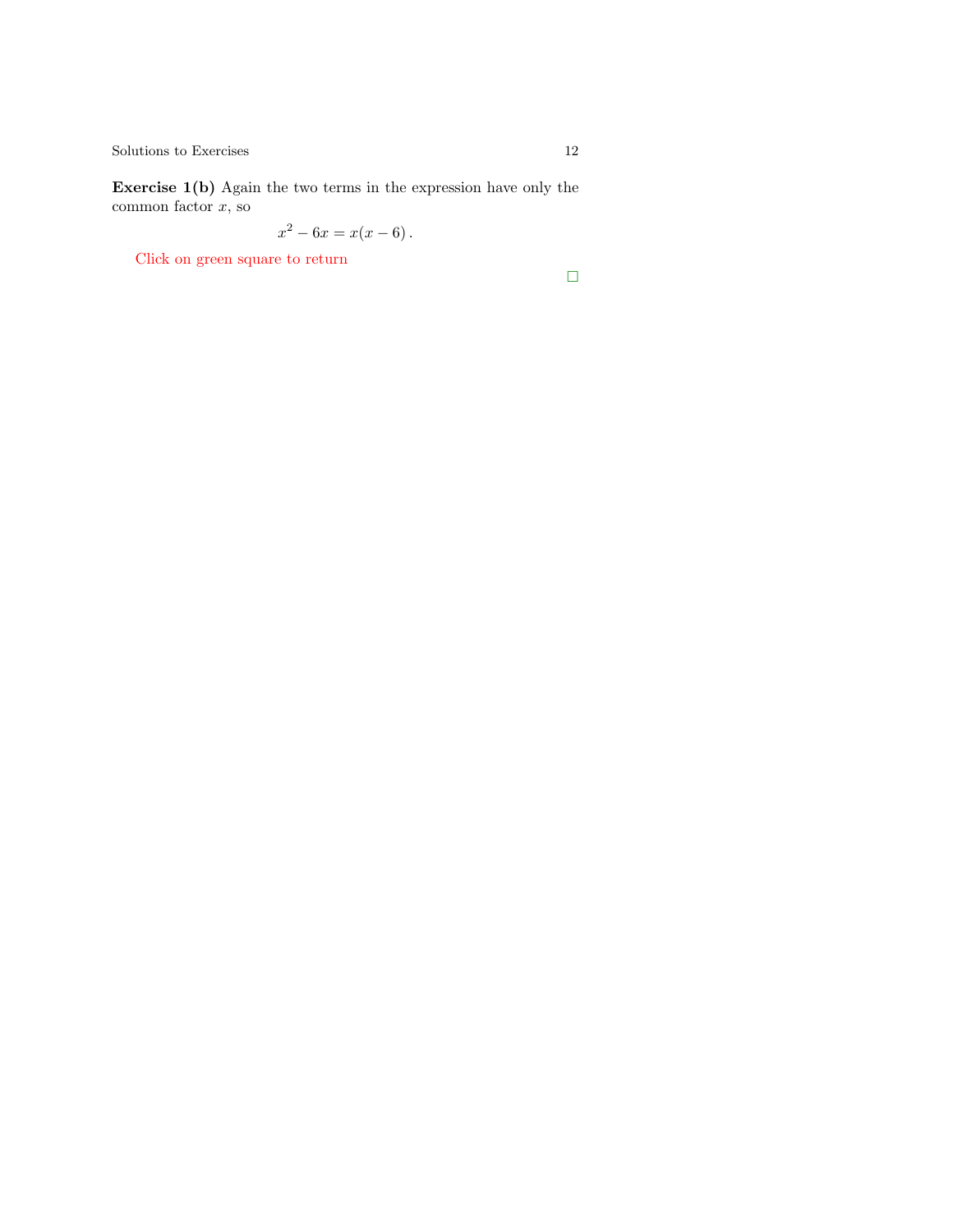$\begin{tabular}{c} Solutions to Exercises \\ \end{tabular} \begin{tabular}{c} \textbf{13} \\ \textbf{24} \\ \textbf{35} \\ \textbf{46} \\ \textbf{57} \\ \textbf{68} \\ \textbf{78} \\ \textbf{89} \\ \textbf{100} \\ \textbf{113} \\ \textbf{120} \\ \textbf{131} \\ \textbf{141} \\ \textbf{151} \\ \textbf{161} \\ \textbf{182} \\ \textbf{193} \\ \textbf{199} \\ \textbf{190} \\ \textbf{100} \\ \textbf{101} \\ \textbf{113} \\ \textbf{$ 

**Exercise 1(c)** Here the only common factor is  $y$  so

$$
x^2y + y^3 + z^2y = y(x^2 + y^2 + z^2).
$$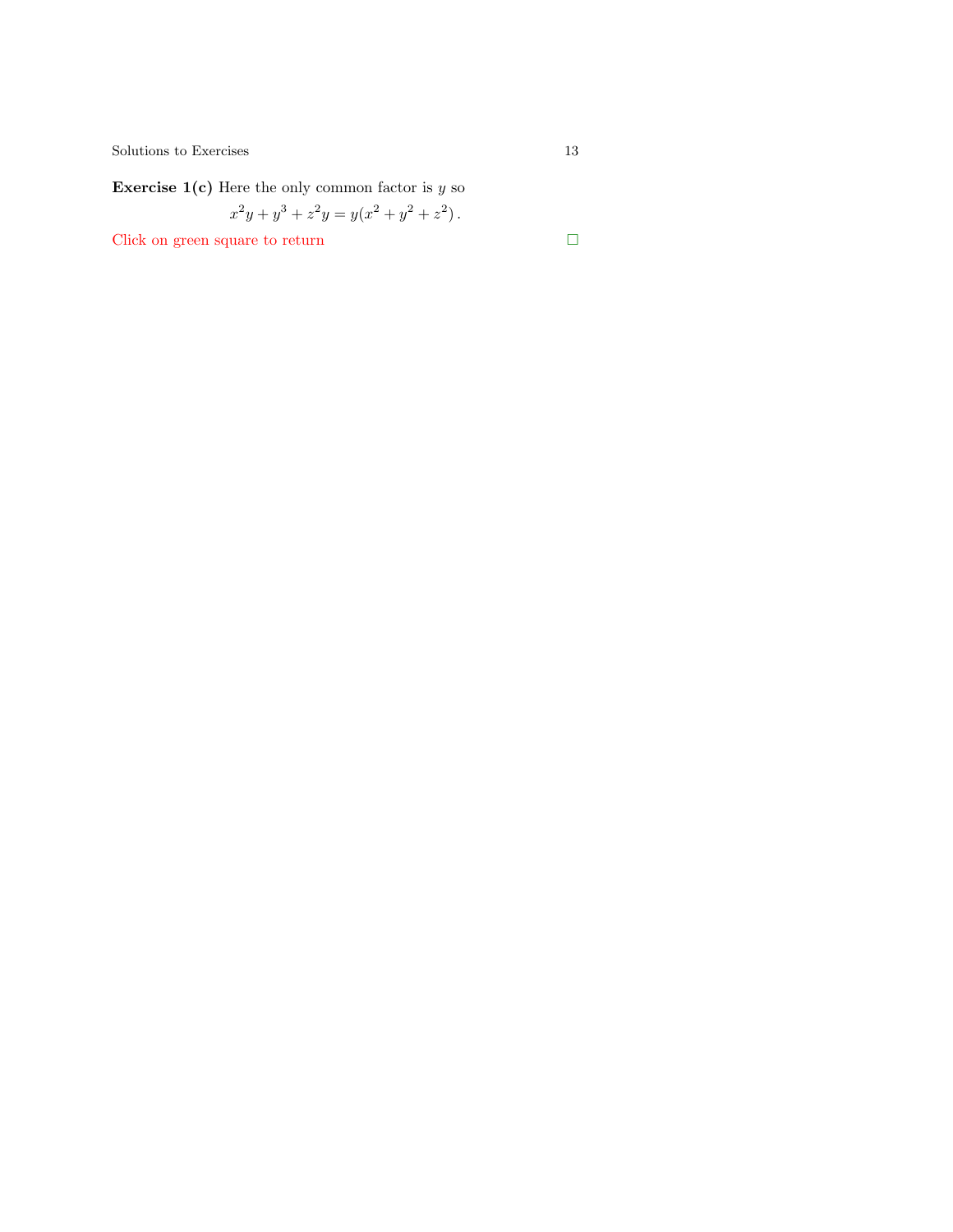**Exercise 1(d)** In this case the largest common factor is  $2ax^2$ , so

$$
2ax^2y - 4ax^2z = 2ax^2(y - 2z).
$$

Click on green square to return

$$
\qquad \qquad \Box
$$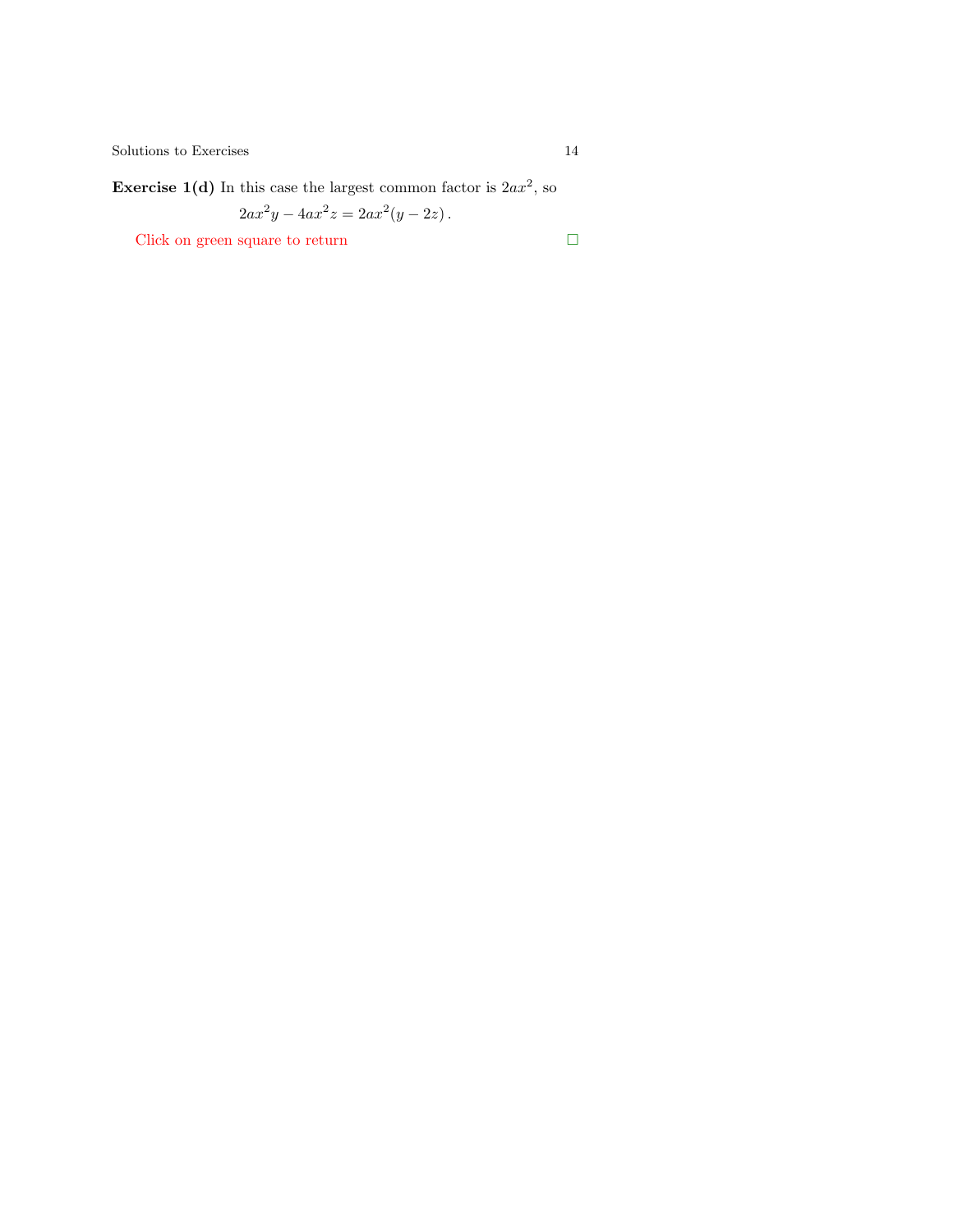$\begin{tabular}{c} Solutions to Exercises \\ \end{tabular} \begin{tabular}{c} \textbf{5} & \textbf{15} \\ \textbf{15} & \textbf{16} \\ \end{tabular}$ 

#### Exercise 1(e)

Here the largest common factor is  $a^2b$ , so this factorises as

 $2a^3b + 5a^2b^2 = a^2b(2a + 5b)$ .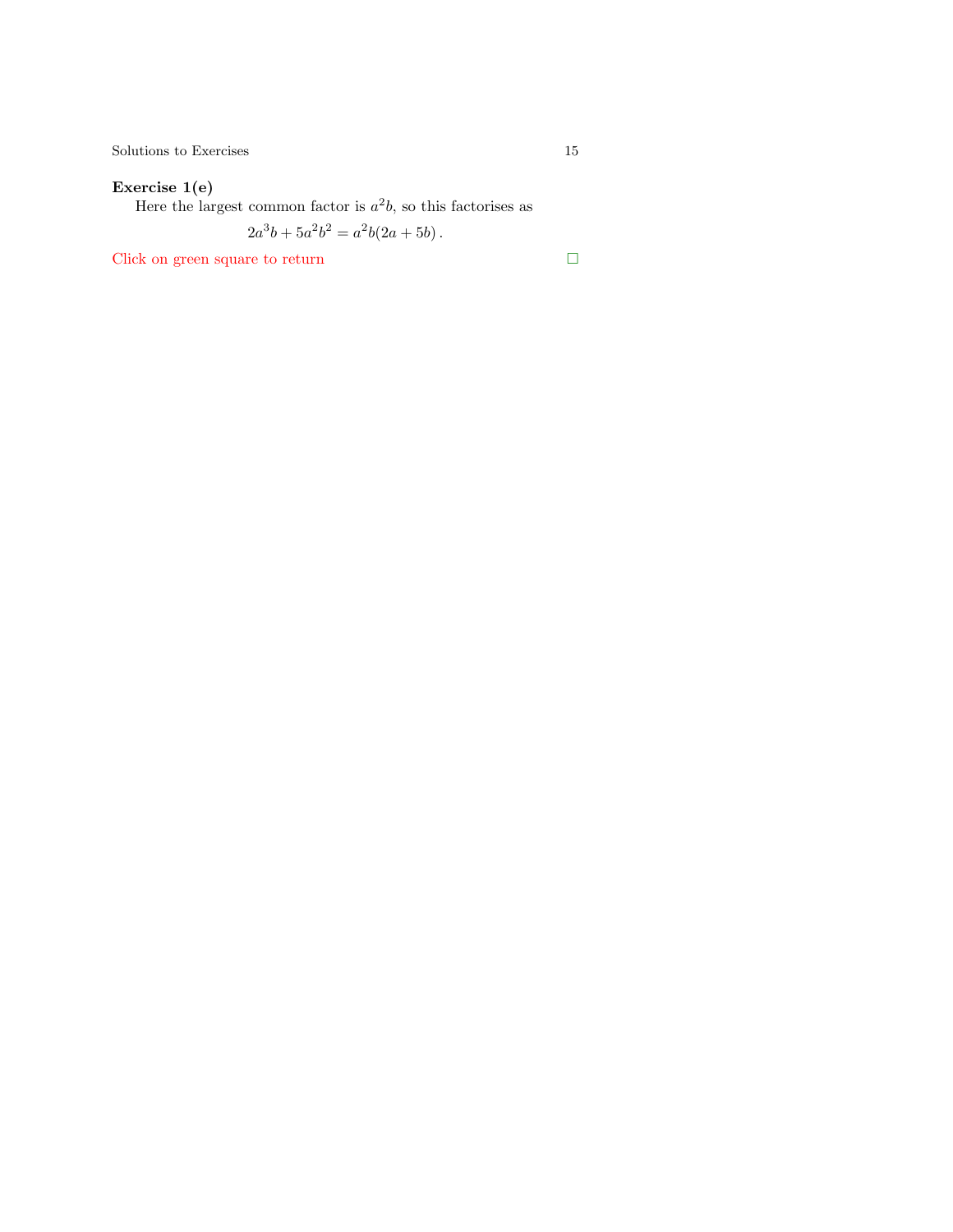<span id="page-15-0"></span> $\begin{tabular}{c} Solutions to Exercises \\ & \end{tabular}$ 

**Exercise 1(f)** The largest common factor is  $xy$  so

$$
ayx + yx^3 - 2y^2x^2 = xy(a + x^2 - 2xy).
$$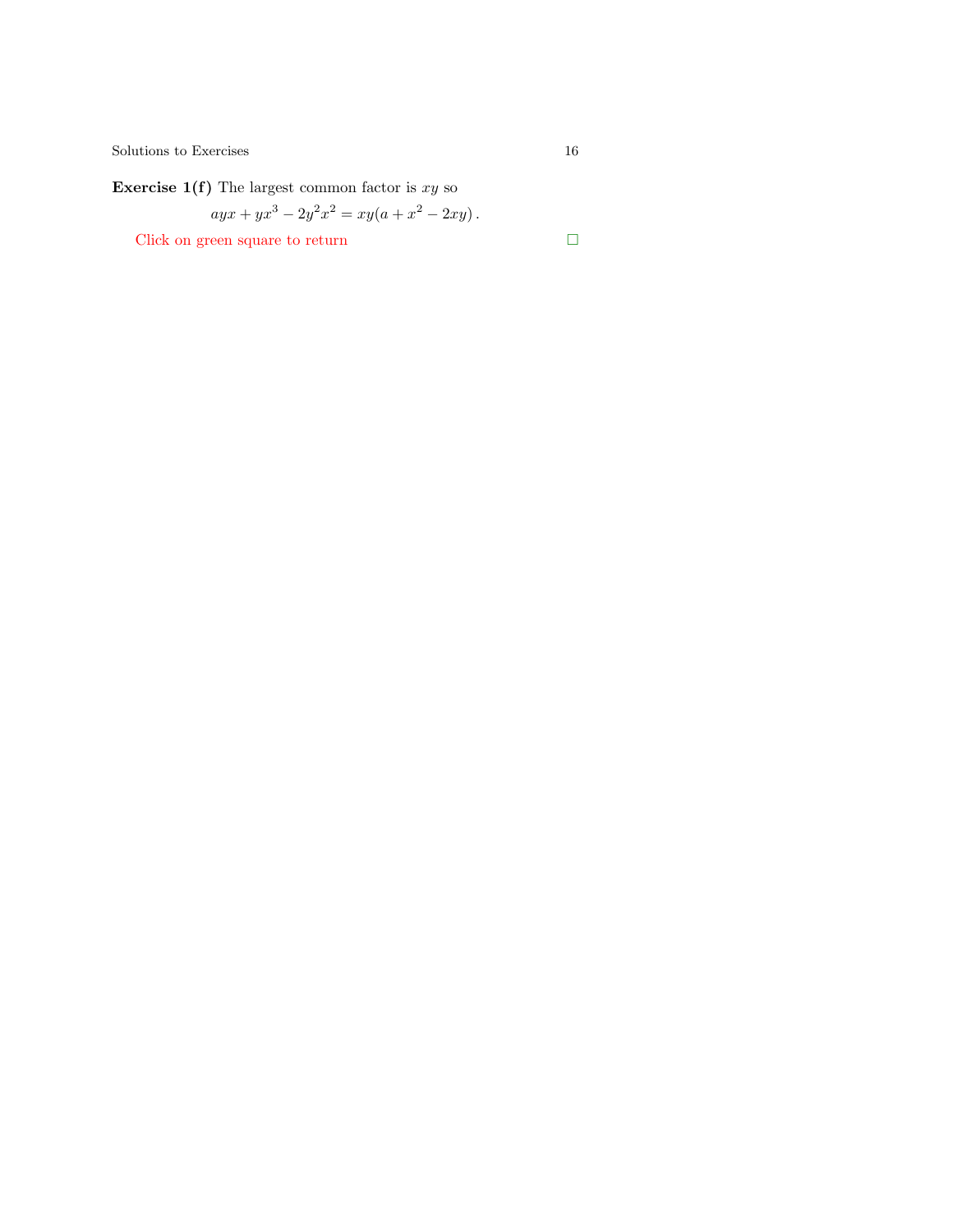$\begin{tabular}{c} Solutions to Exercises \\ \end{tabular} \begin{tabular}{c} \textbf{17} \\ \textbf{21} \\ \textbf{32} \\ \textbf{43} \\ \textbf{54} \\ \textbf{65} \\ \textbf{76} \\ \textbf{87} \\ \textbf{98} \\ \textbf{108} \\ \textbf{117} \\ \textbf{129} \\ \textbf{130} \\ \textbf{140} \\ \textbf{150} \\ \textbf{160} \\ \textbf{17} \\ \textbf{180} \\ \textbf{190} \\ \textbf{190} \\ \textbf{190} \\ \textbf{100} \\ \textbf{10$ 

Exercise 2(a) We proceed as follows:

$$
xb + xc + yb + yc = x(b + c) + y(b + c)
$$
  
=  $(x + y)(b + c)$ .

Click on green square to return

 $\Box$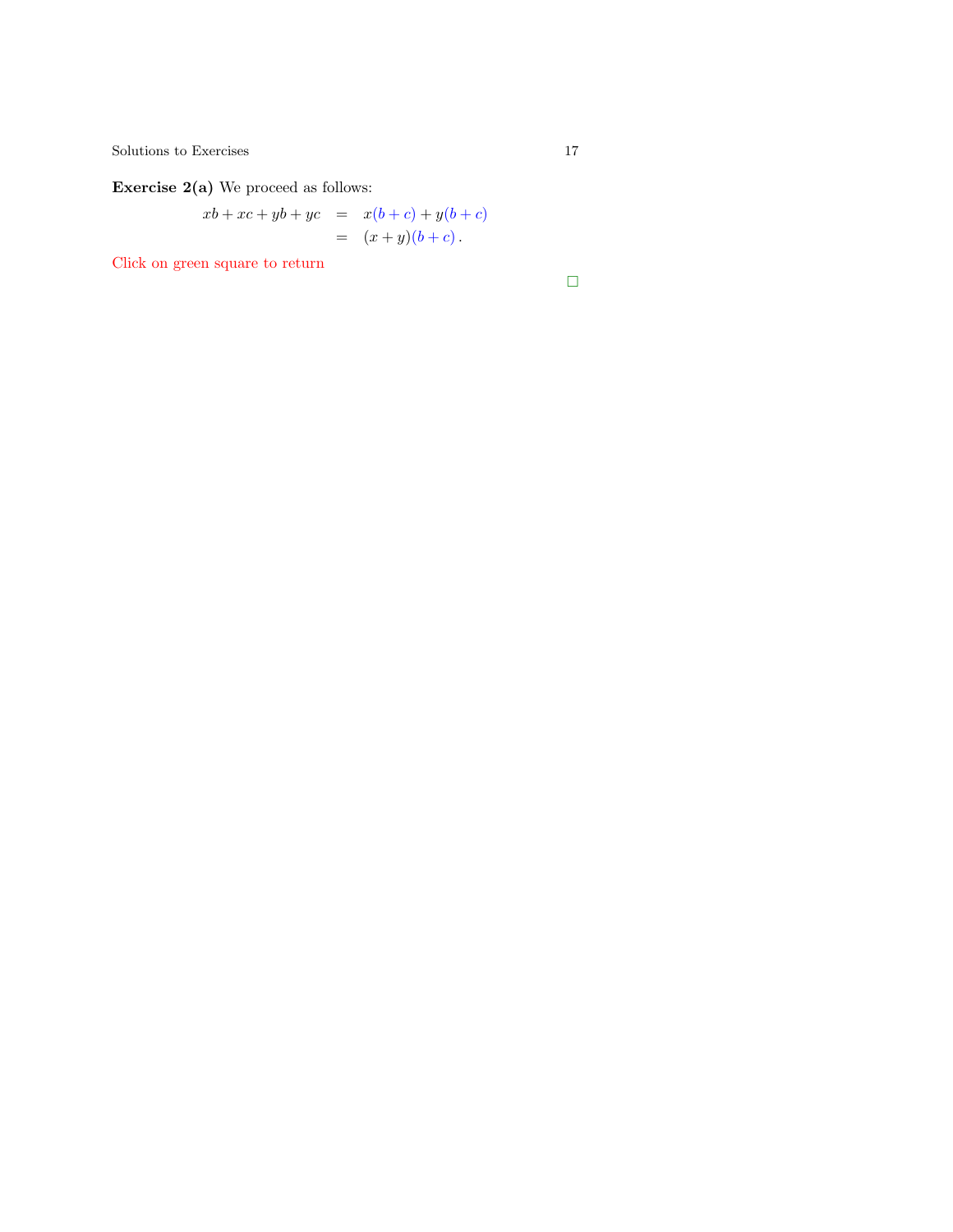#### <span id="page-17-0"></span>Exercise 2(b)

$$
ah - ak + bh - bk = a(h - k) + b(h - k) = (a + b)(h - k).
$$

Click on green square to return

 $\Box$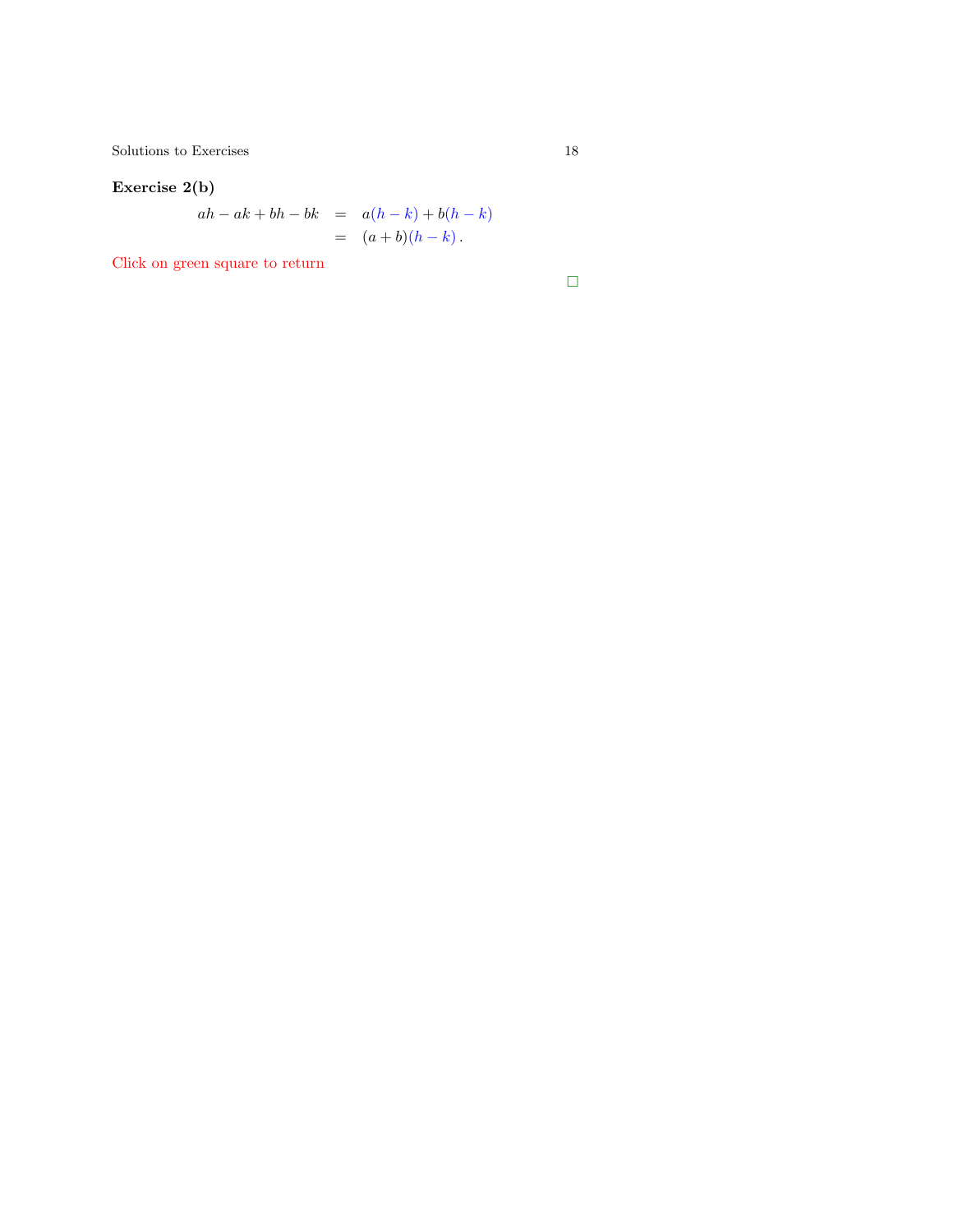$\begin{tabular}{c} Solutions to Exercises \\ \end{tabular} \begin{tabular}{c} \textbf{5} & \textbf{19} \\ \textbf{19} & \textbf{21} \\ \end{tabular}$ 

## Exercise 2(c)

$$
hs + ht + ks + kt = h(s + t) + k(s + t)
$$
  
=  $(h + k)(s + t)$ .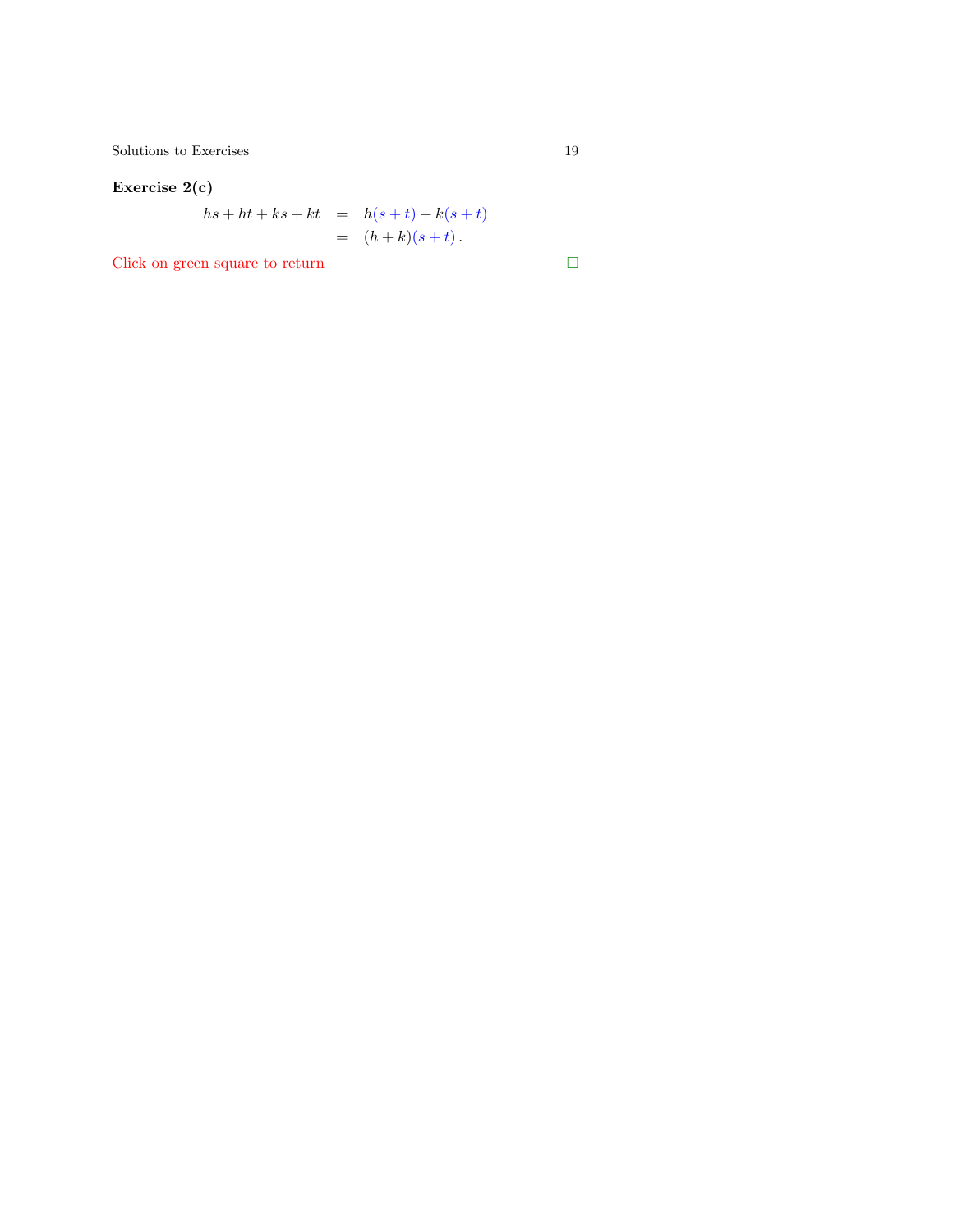<span id="page-19-0"></span> $\begin{tabular}{c} Solutions to Exercises \\ \end{tabular} \begin{tabular}{c} \multicolumn{2}{c}{\textbf{\textcolor{blue}{\bf\textcolor{blue}{\bf\textcolor{blue}{\bf\textcolor{blue}{\bf\textcolor{blue}{\bf\textcolor{blue}{\bf\textcolor{blue}{\bf\textcolor{blue}{\bf\textcolor{blue}{\bf\textcolor{blue}{\bf\textcolor{blue}{\bf\textcolor{blue}{\bf\textcolor{blue}{\bf\textcolor{blue}{\bf\textcolor{blue}{\bf\textcolor{blue}{\bf\textcolor{blue}{\bf\textcolor{blue}{\bf\textcolor{blue}{\bf\textcolor{blue}{\bf\textcolor{blue}{\bf\textcolor{blue}{\bf\textcolor{blue}{$ 

#### Exercise 2(d)

$$
2mh - 2mk + nh - nk = 2m(h - k) + n(h - k)
$$
  
=  $(2m + n)(h - k)$ .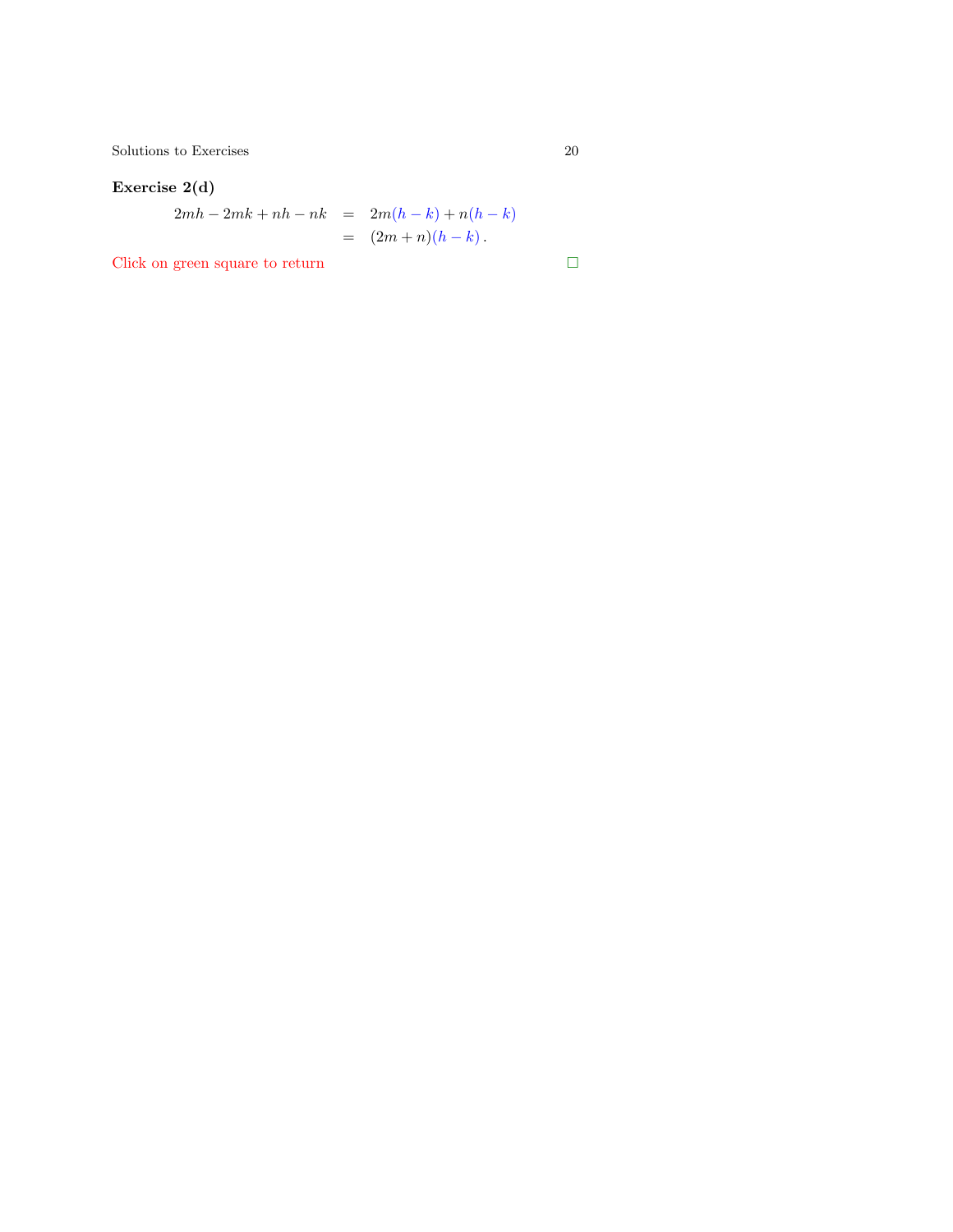$\begin{tabular}{c} Solutions to Exercises \\ 21 \end{tabular}$ 

## Exercise 2(e)

$$
6ax + 2bx + 3ay + by = 2x(3a + b) + y(3a + b)
$$
  
=  $(2x + y)(3a + b)$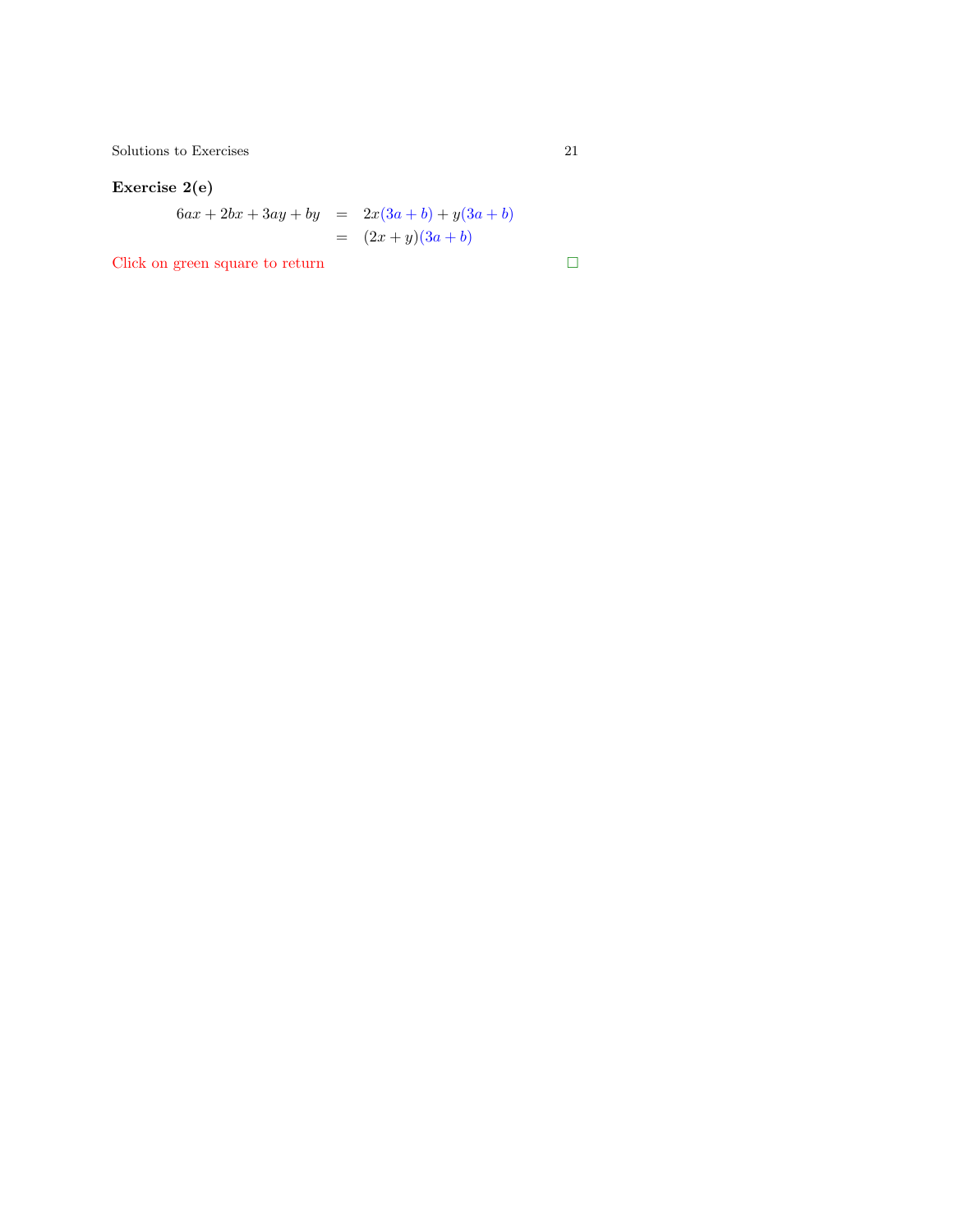#### Exercise 2(f)

$$
ms + 2mt2 - ns - 2nt2 = m(s + 2t2) - n(s + 2t2)(s + 2t2)
$$
  
= (m - n)(s + 2t<sup>2</sup>)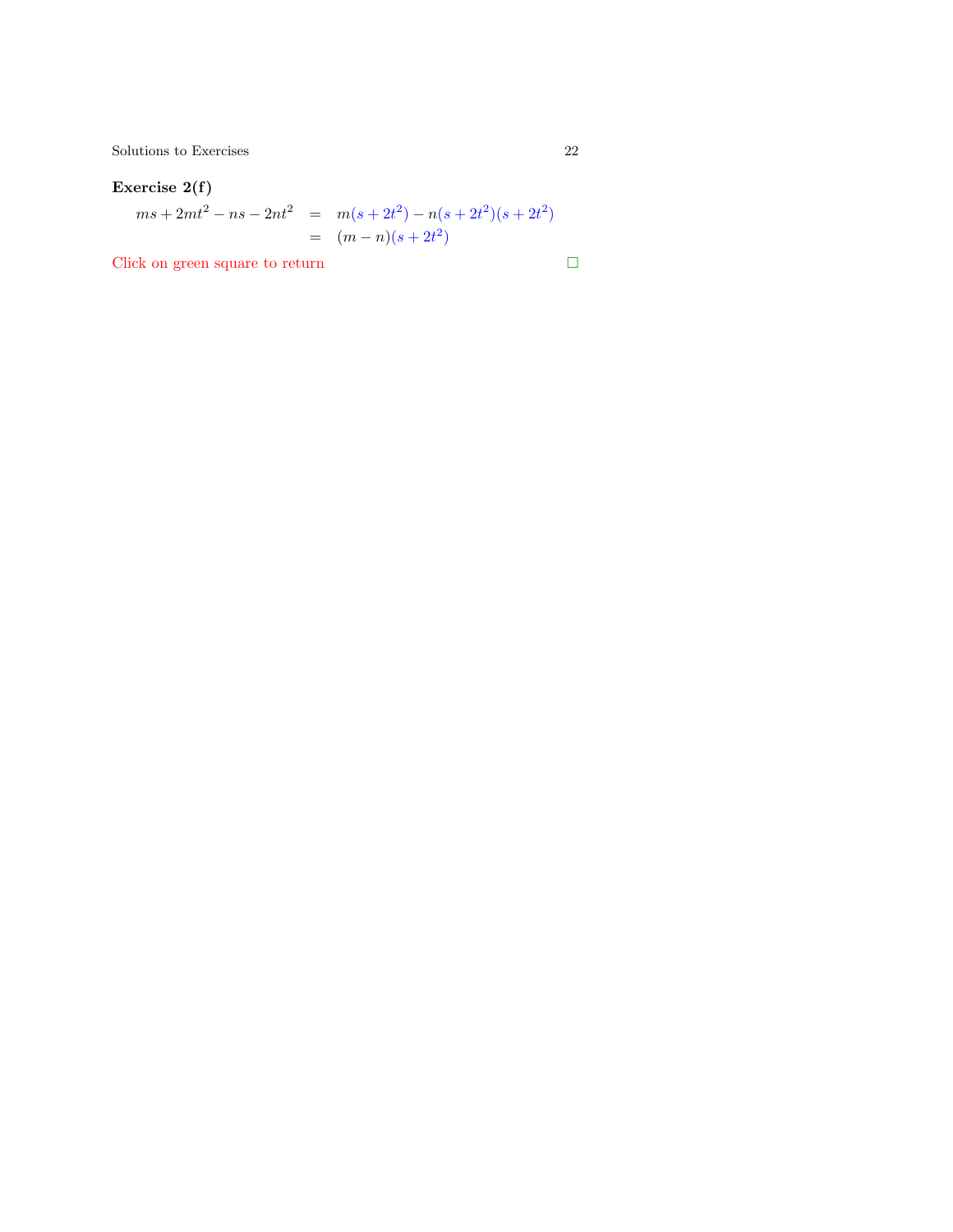#### Exercise 3(a)

Since 10 has the factors 5 and 2, and their sum is 7,

$$
(x+5)(x+2) = x2 + 2x + 5x + 10
$$
  
= x<sup>2</sup> + 7x + 10.

Click on green square to return

 $\Box$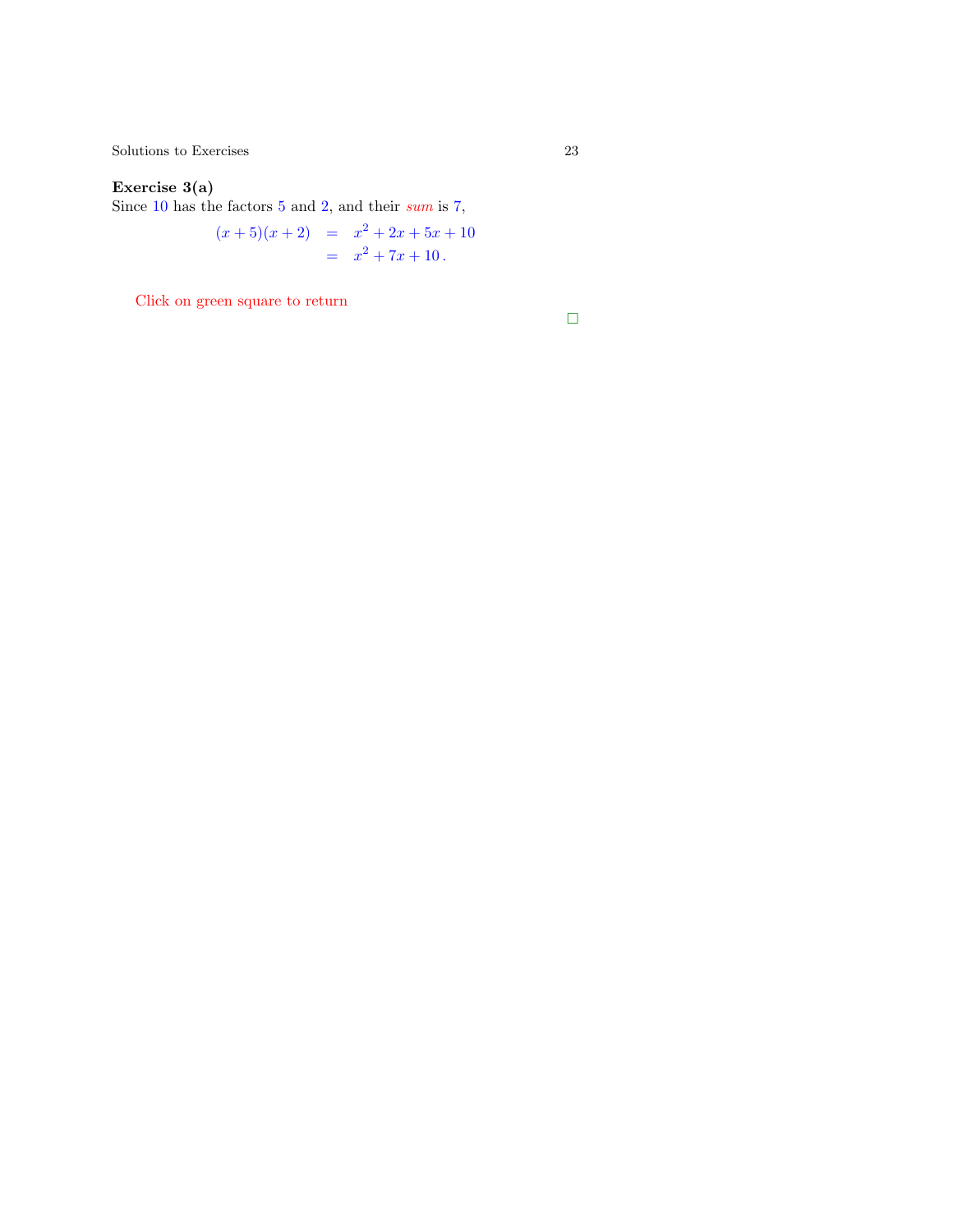#### Exercise 3(b)

Here there are several ways of factorising 12 but on cl[ose](#page-8-0)r inspection the only factors that work are 4 and 3. This leads to the following

$$
(x+4)(x+3) = x2 + 3x + 4x + 12
$$
  
= x<sup>2</sup> + 7x + 12.

Click on green square to return

 $\Box$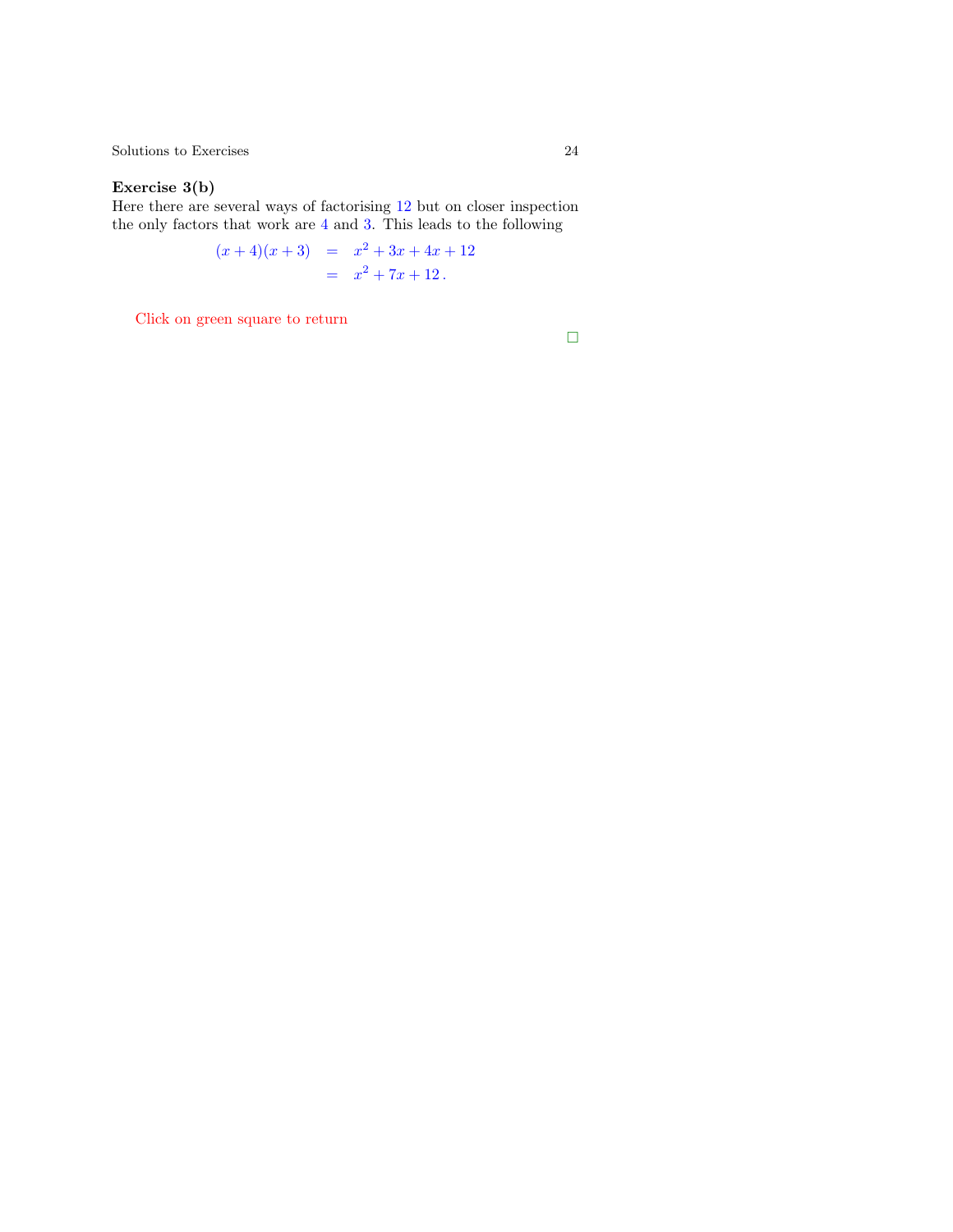#### Exercise 3(c)

There are several different possible factors for 24 but only one pair, 8 and 3 add up to 11. Thus

$$
(y+8)(y+3) = y2 + 3y + 8y + 24
$$
  
= y<sup>2</sup> + 11y + 24.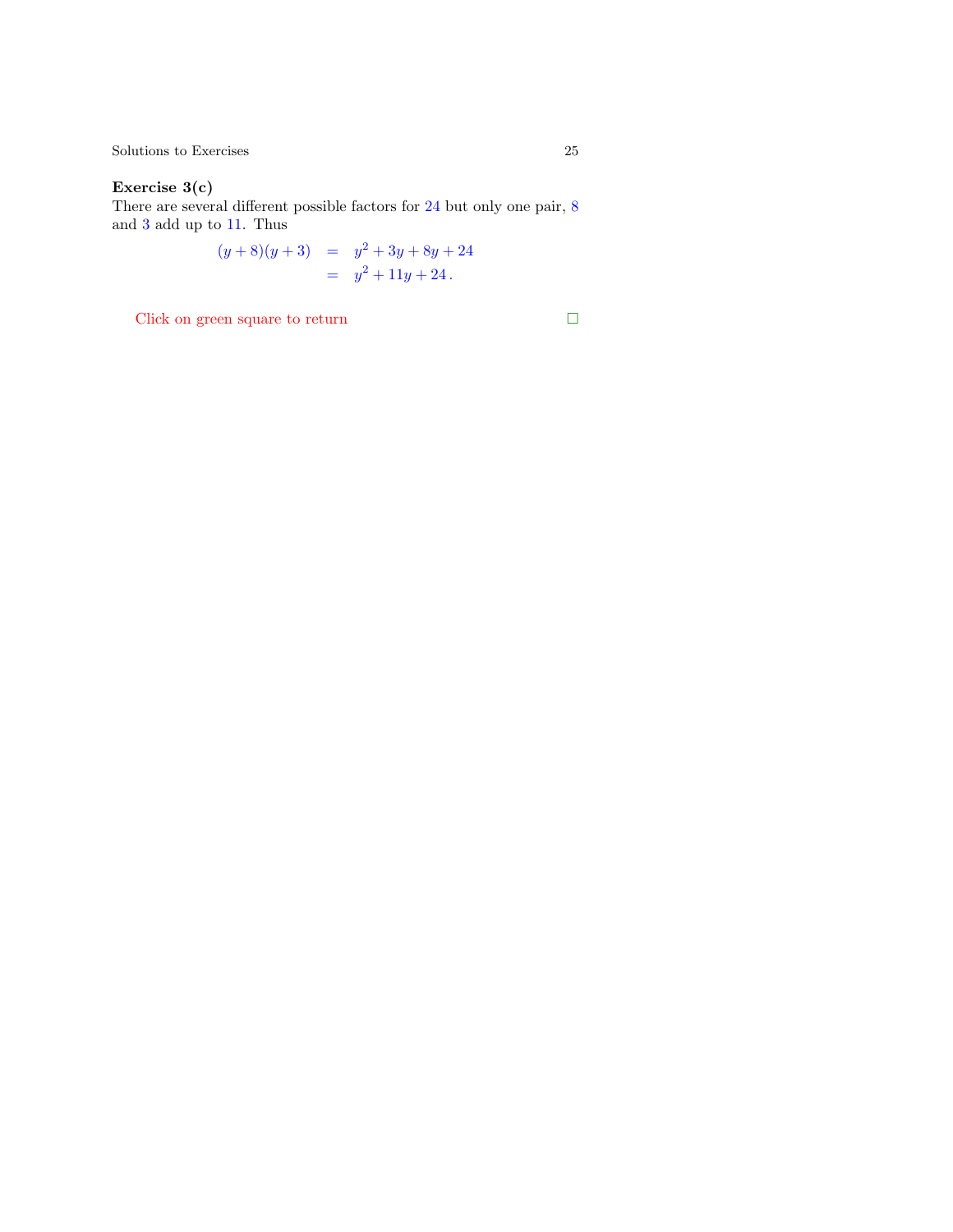#### <span id="page-25-0"></span>Exercise 3(d)

There are several different possible factors for 24 but only one pair,  $6$  and  $4$  add up to  $10$ . Since the coefficient of  $y$  is ne[gati](#page-8-0)ve, and the constant term is positive, the required numbers this time are −6 and −4. Thus

$$
(y-6)(y-4) = y2 - 4y - 6y + (-6)(-4)
$$
  
= y<sup>2</sup> - 10y + 24.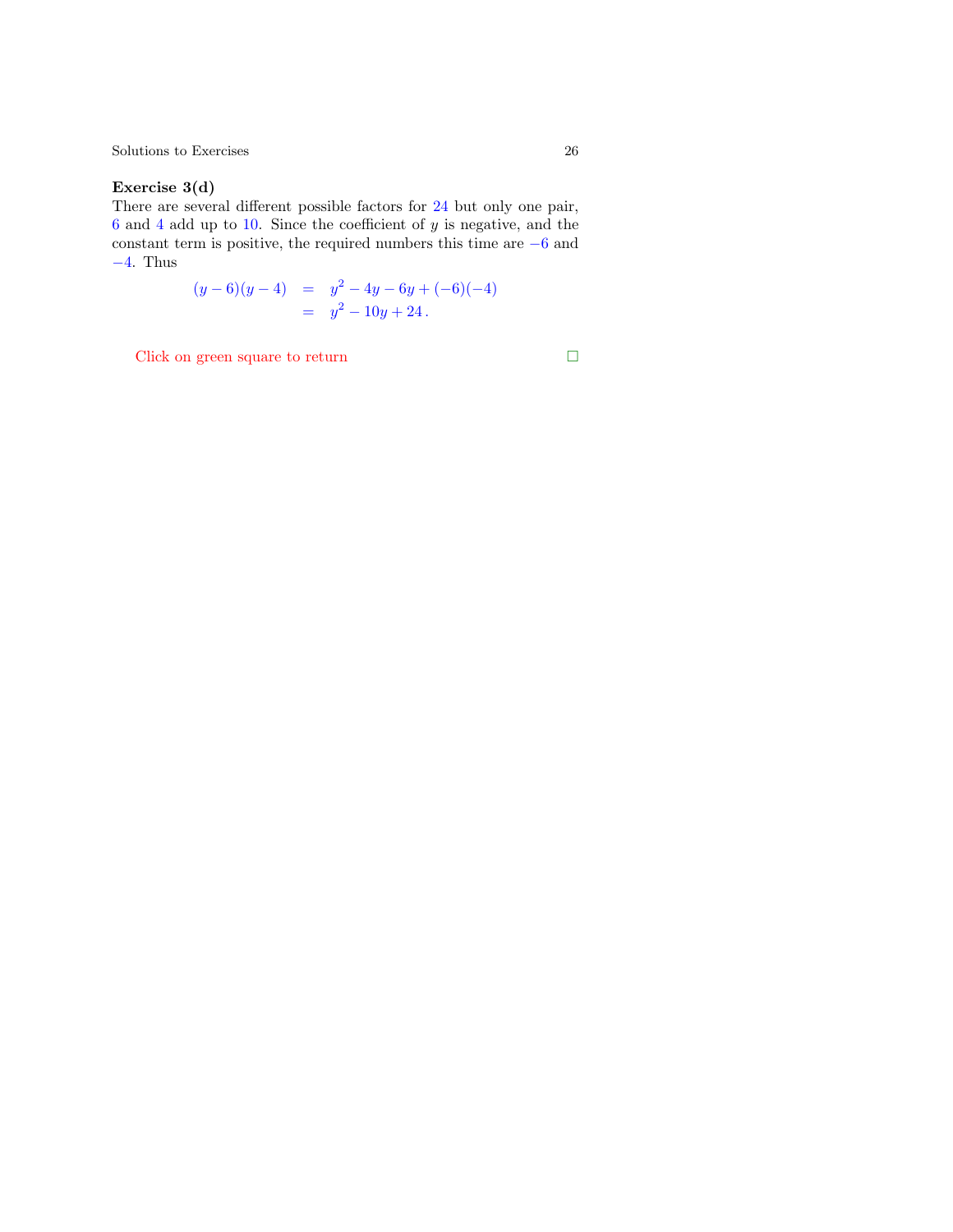**Exercise 3(e)** The constant term in this case is negative. Since this is the product of the numbers required, they must have opposite signs, i.e. one is positive and one negative. In that case, the number in front of the  $x$  must be the *difference* of these two numbers. O[n i](#page-8-0)nspection,  $5$ and  $2$  have product  $10$  and difference  $3$ . Since the  $x$  term is negative, the larger number must be negative.

$$
(z-5)(z+2) = z2 + 2z - 5z + (-5 \times 2)
$$
  
= z<sup>2</sup> - 3z - 10.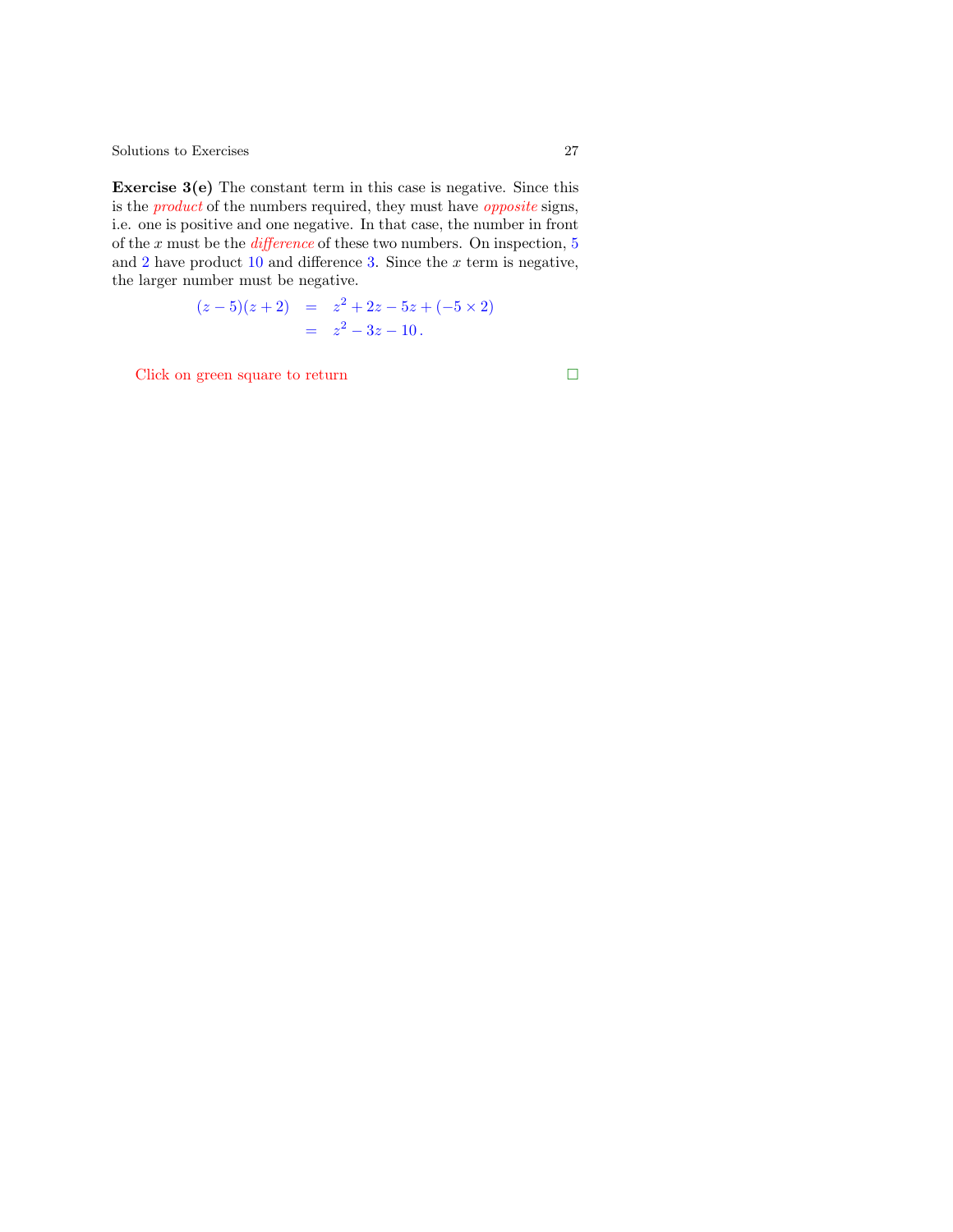#### <span id="page-27-0"></span>Exercise 3(f)

This is an example of a perfect square. These are me[nti](#page-8-0)oned in the package on Brackets. The factors of 16 in this case are -4 and -4.

$$
(a-4)^2 = (a-4)(a-4)
$$
  
=  $a^2 - 4a - 4a + (-4) \times (-4)$   
=  $a^2 - 8a + 16$ .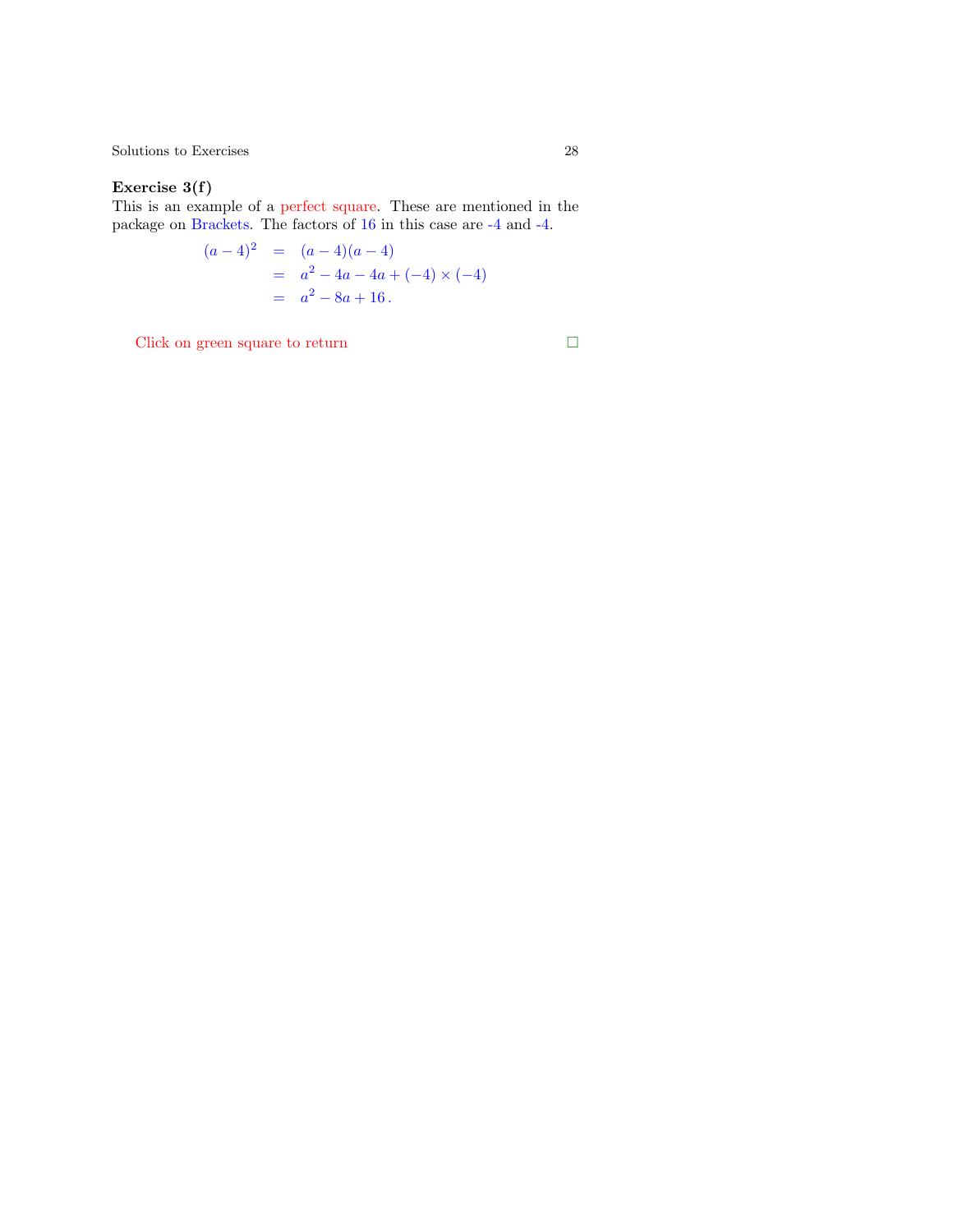Solutions to Quizzes 29

# Solutions to Quizzes

**Solution to Quiz:** Here 2 is a factor of both terms, but so is  $a$ , so the *largest common factor* is 2*a*. Thus

 $16a - 2a^2 = 2a(8 - a)$ .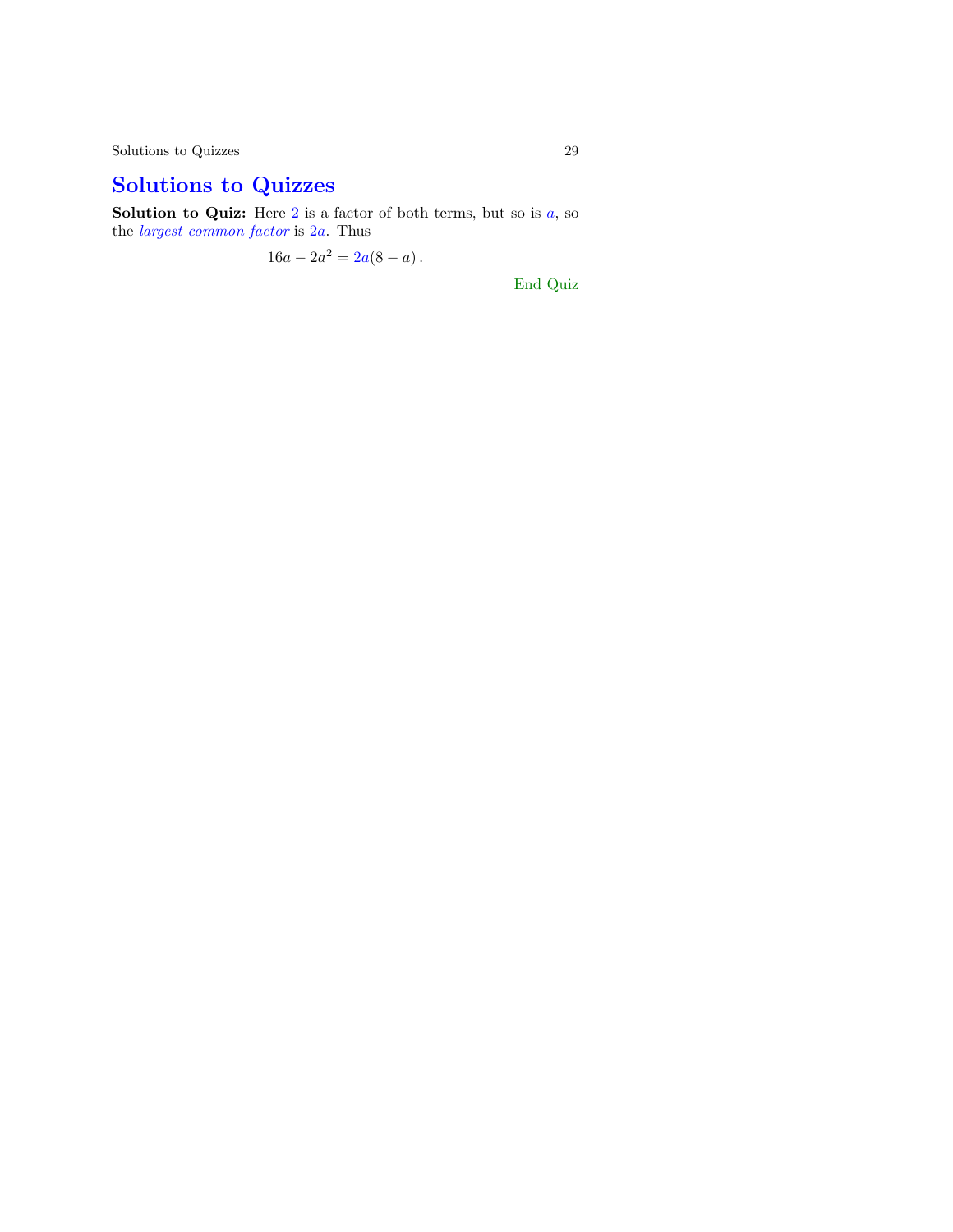$\begin{tabular}{c} Solutions to Quizes \end{tabular} \begin{tabular}{c} \multicolumn{2}{c}{\textbf{\textcolor{blue}{\bf\textcolor{blue}{\bf\textcolor{blue}{\bf\textcolor{blue}{\bf\textcolor{blue}{\bf\textcolor{blue}{\bf\textcolor{blue}{\bf\textcolor{blue}{\bf\textcolor{blue}{\bf\textcolor{blue}{\bf\textcolor{blue}{\bf\textcolor{blue}{\bf\textcolor{blue}{\bf\textcolor{blue}{\bf\textcolor{blue}{\bf\textcolor{blue}{\bf\textcolor{blue}{\bf\textcolor{blue}{\bf\textcolor{blue}{\bf\textcolor{blue}{\bf\textcolor{blue}{\bf\textcolor{blue}{\bf\textcolor{blue}{$ 

## Solution to Quiz:

The largest common factor in this case is  $a \times b \times c = abc$ . Thus

$$
ab2c - a2bc3 + 2abc2 = (abc \times b) - (abc \times ac2) + (abc \times 2c)
$$
  
= abc(b - ac<sup>2</sup> + 2c)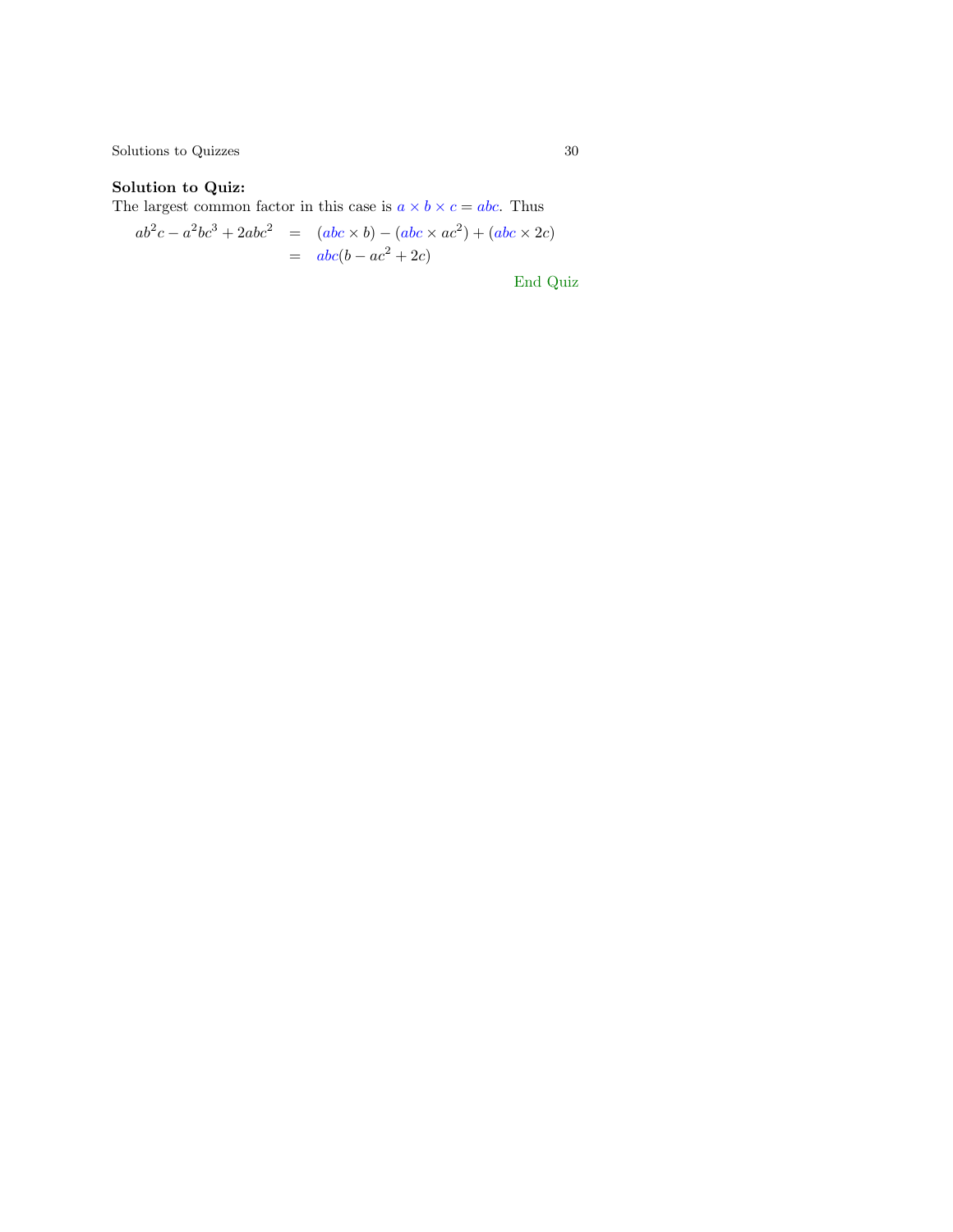$\begin{minipage}{.4\linewidth} \textbf{Solutions to Quizzes} \end{minipage}$ 

**Solution to Quiz:** Noting that  $2a$  is a factor of the first two terms and  $-b$  is a factor of the second two, we have

$$
2ax - 6ay - bx + 3by = 2a(x - 3y) - b(x - 3y)
$$
  
=  $(2a - b)(x - 3y)$